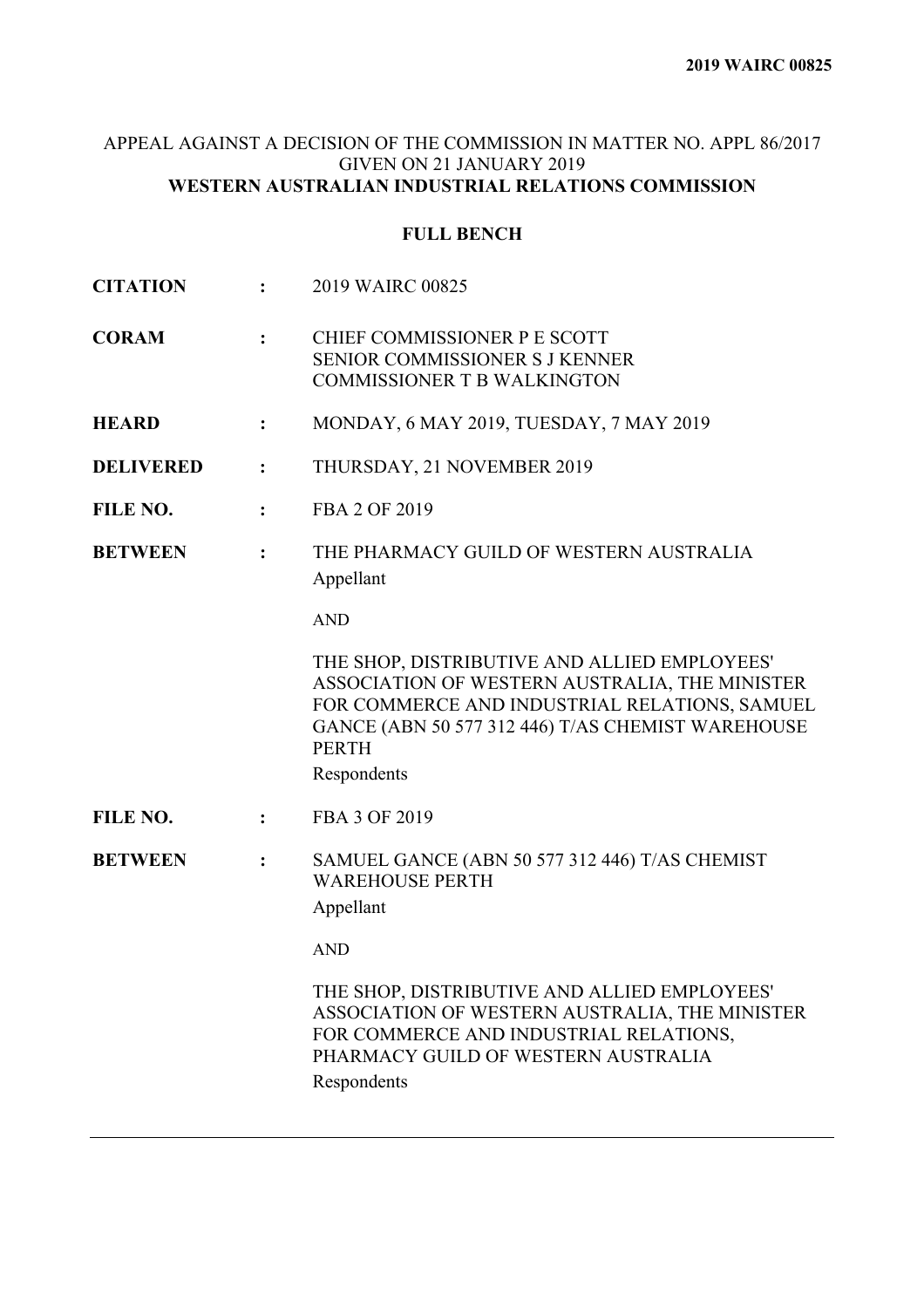### **ON APPEAL FROM:**

| <b>Jurisdiction</b><br>Coram<br><b>Citation</b><br><b>File No</b>                         | $\ddot{\cdot}$<br>$\ddot{\cdot}$ | <b>WESTERN AUSTRALIAN INDUSTRIAL RELATIONS</b><br><b>COMMISSION</b><br><b>COMMISSIONER T EMMANUEL</b><br><b>2019 WAIRC 00016</b><br><b>APPL 86 OF 2017</b> |                |                                                                                                                    |
|-------------------------------------------------------------------------------------------|----------------------------------|------------------------------------------------------------------------------------------------------------------------------------------------------------|----------------|--------------------------------------------------------------------------------------------------------------------|
|                                                                                           |                                  |                                                                                                                                                            |                |                                                                                                                    |
|                                                                                           |                                  |                                                                                                                                                            | CatchWords     | $\ddot{\cdot}$                                                                                                     |
|                                                                                           | Legislation                      |                                                                                                                                                            | $\ddot{\cdot}$ | Industrial Relations Act 1979 (WA); Retail Trading Hours Act 1987;<br><b>Retail Trading Hours Regulations 1988</b> |
| Result                                                                                    | $\ddot{\cdot}$                   | Appeals upheld                                                                                                                                             |                |                                                                                                                    |
| <b>Representation:</b>                                                                    |                                  |                                                                                                                                                            |                |                                                                                                                    |
| Counsel:                                                                                  |                                  |                                                                                                                                                            |                |                                                                                                                    |
| Pharmacy Guild of<br>Western Australia<br>Organisation of<br>Employers                    | $\ddot{\cdot}$                   | Mr T Dixon of counsel and Mr A Drake-Brockman, industrial agent                                                                                            |                |                                                                                                                    |
| Samuel Gance<br>(ABN 50 577 312)<br>$446$ ) t/as Chemist<br><b>Warehouse Perth</b>        | $\ddot{\cdot}$                   | Mr N Tindley of counsel                                                                                                                                    |                |                                                                                                                    |
| The Shop,<br>Distributive and<br>Allied Employees'<br>Association of<br>Western Australia |                                  | Mr D Rafferty of counsel                                                                                                                                   |                |                                                                                                                    |
| The Minister for<br>Commerce and<br><b>Industrial Relations</b>                           | $\ddot{\cdot}$                   | Mr R Andretich of counsel                                                                                                                                  |                |                                                                                                                    |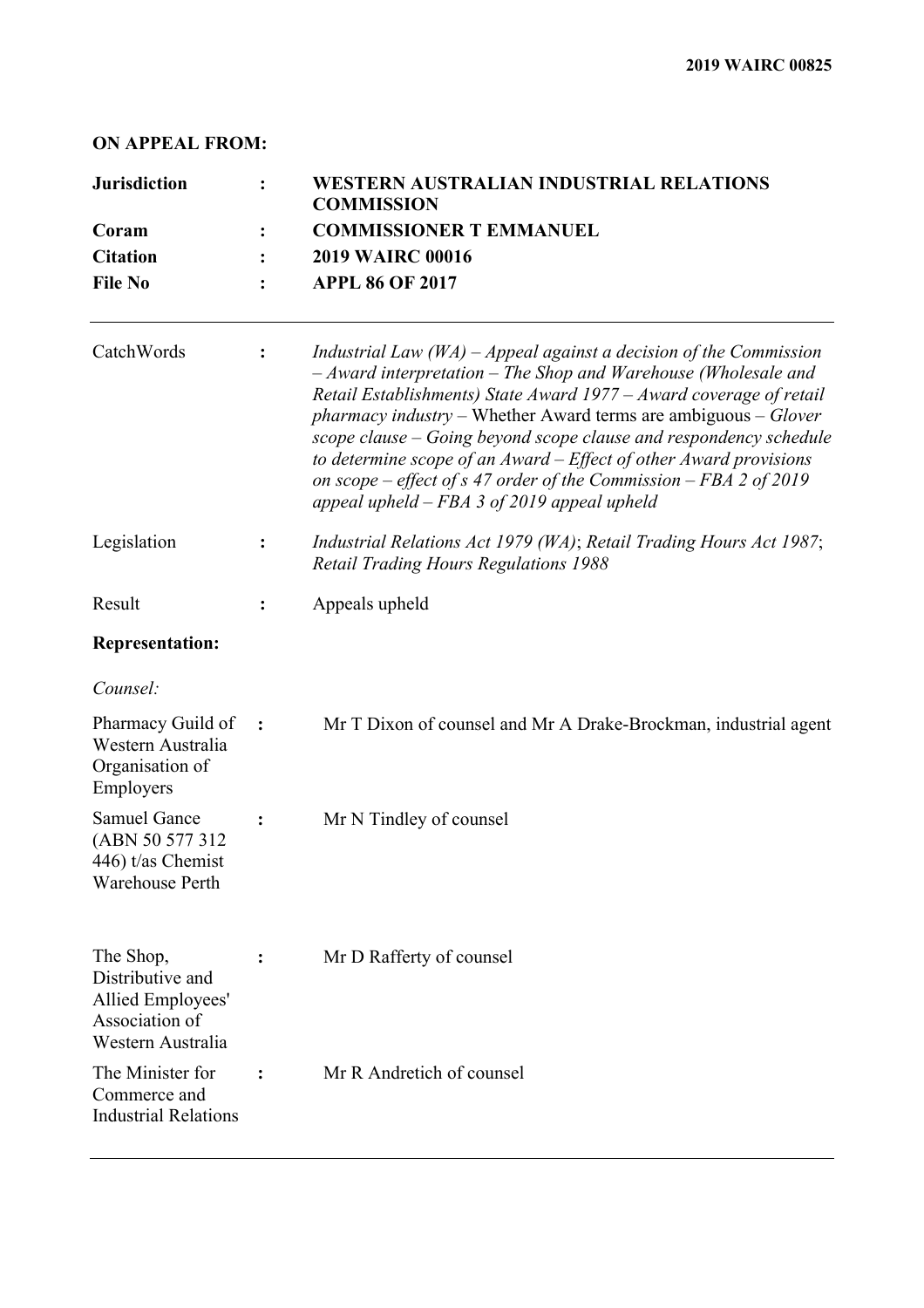**Case(s) referred to in reasons:**

*Australasian Meat Industry Employees' Union, Industrial Union of Workers, West Australian Branch v Stewart Butchering Co Pty Ltd* (1993) 73 WAIG 1196

*Bowrell v Goldsborough, Mort & Co Ltd* (1905) 3 CLR 444

*City of Wanneroo v Holmes* (1989) 30 IR 362

*Codelfa Construction Pty Ltd v State Rail Authority of New South Wales* (1981-1982) 149 CLR 337

*Commission's Own Motion* [2007] WAIRC 00318; (2007) 87 WAIG 903

*Construction, Forestry, Mining and Energy Union v John Holland Pty Ltd* [2010] FCAFC 90; (2010) 186 FCR 88

*Re Dardunup Butchering Co and Ors* [2004] WAIRC 10864; (2004) 84 WAIG 465

*Electricity Generation Corporation v Woodside Energy Ltd* [2014] HCA 7; (2014) 251 CLR 640

*Fair Work Ombudsman v D'Adamo Nominees Pty Ltd* (No. 4) [2015] FCCA 1178

*Federated Miscellaneous Workers' Union of Australia, Hospital Salaried Officers Association of Western Australia and Others* (1985) 65 WAIG 2033

*Federated Miscellaneous Workers Union of Australia, Hospital, Service and Miscellaneous, WA Branch v Nationwide Food Service Pty Ltd* (1984) 64 WAIG 1926

*Federated Miscellaneous Workers' Union of Australia, Hospital, Services and Miscellaneous, WA Branch v Wormald International (Australia) Pty Ltd and Others* (1990) 70 WAIG 1287, 1289

*Freshwest Corporation Pty Ltd v Transport Workers' Union, Industrial Union of Workers, WA Branch* (1991) 71 WAIG 1746

*Hancock Prospecting Pty Ltd v Wright Prospecting Pty Ltd* [2012] WASCA 216

*Re Harrison; ex parte Hames* [2015] WASC 247

*Maggbury Pty Ltd v Hafele Australia Pty Ltd* [2001] HCA 70; (2001) 210 CLR 181

*McCourt v Cranston* [2012] WASCA 60

*Mifsud v Campbell* (1991) 21 NSWLR 725

*Mount Lawley Pty Ltd v Western Australian Planning Commission* [2004] WASCA 149

*Norwest Beef Industries Limited and Derby Meat Processing Co Ltd v West Australian Branch, Australian Meat Industry Employees Union, Industrial Union of Workers, Perth* (1984) 64 WAIG 2124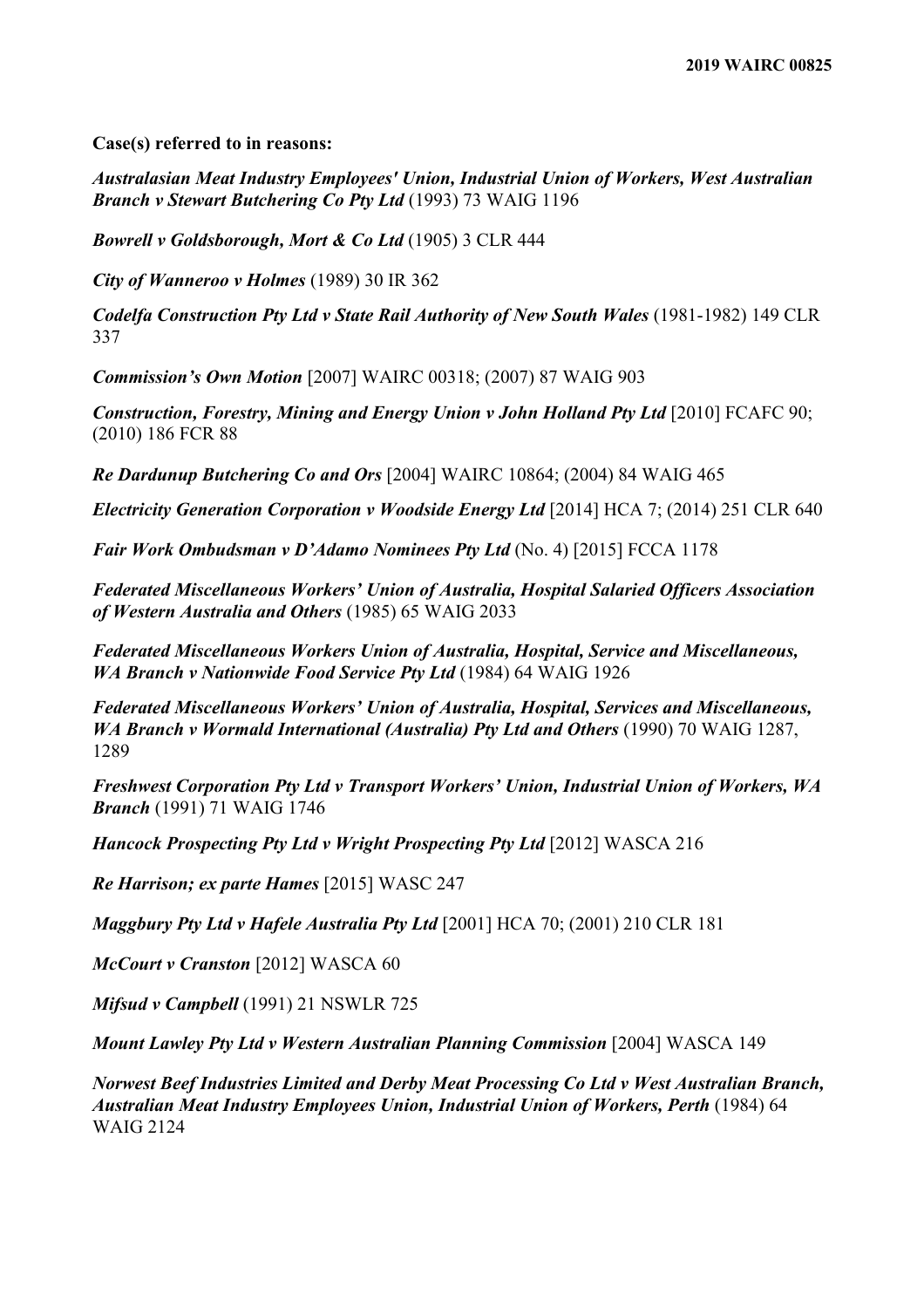*Re Powter; Ex parte Powter;* (1945) 46 SR (NSW) 1

*R.J. Donovan and Associates Pty Ltd v Federated Clerks Union of Australia Industrial Union of Workers WA Branch* (1977) 57 WAIG 1317

*Short v F W Hercus Pty Ltd* [1993] FCA 51; (1993) 40 FCR 511

*The Automotive, Food, Metals, Engineering, Printing and Kindred Industries Union of Workers – Western Australian Branch v Anodisers WA; Dardanup Butchering Co, Bradford Insulation* [2001] WAIRC 03164; (2001) 81 WAIG 1598

*The Australian Rail, Tram and Bus Industry Union of Employees, West Australian Branch v Public Transport Authority of Western Australia* [2017] WAIRC 00830 [83]; (2017) 97 WAIG 1689

*The Australian Workers' Union, West Australian Branch, Industrial Union of Workers; Application to vary the Concrete Masonry Block Manufacturing Award* (1981) 61 WAIG 628

*The Chief Secretary and The Hospital Employees' Industrial Union of Workers of W.A. (Coastal Branch)* (1931) 11 WAIG 105

*The Western Australian Carpenters and Joiners, Bricklayers and Stoneworkers Industrial Union of Workers v Terry Glover Pty Ltd* (1970) 50 WAIG 704

*United Voice WA v Director General, Department of Education* [2013] WAIRC 00053; (2013) 93 WAIG 80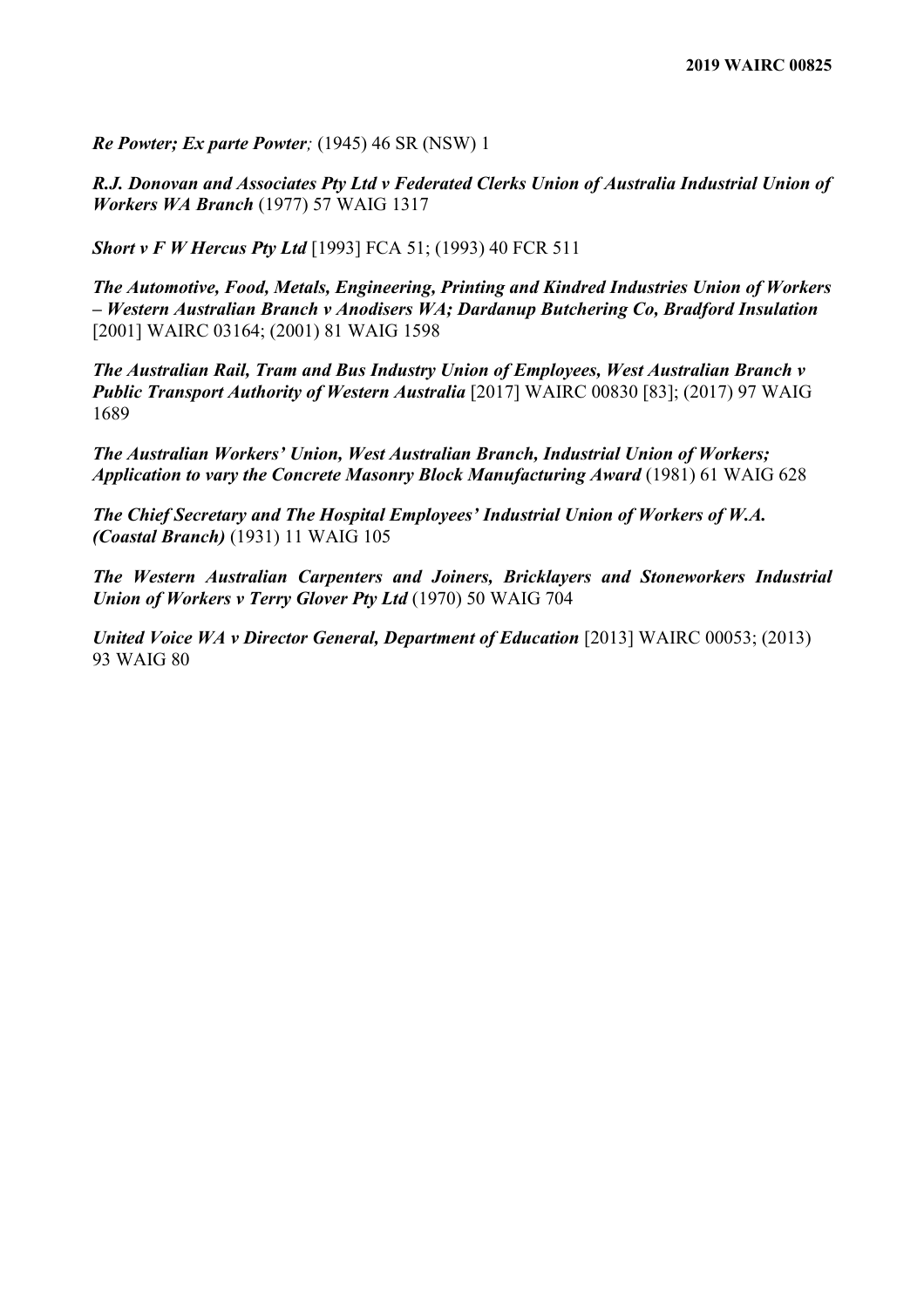**Case(s) also cited:**

*Australian Timber Workers Union v W Angliss & Co Pty Ltd* (1924) 19 CAR 172 *Beale v Government Insurance Office of New South Wales* (1997) 48 NSWLR 430 **Director General, Department of Education v United Voice WA [2013] WASCA 287** *Flannery v Halifax Estate Agencies Ltd* [2001] 1 WLR 377 *Kucks v CSR Ltd* (1996) 66 IR 182, 184 *Pickard v John Heine & Son Ltd* (1924) 35 CLR 1 *Re Clothing Trades Award* (1950) 68 CACR 597 *Seymour v Stawell Timber Industries Pty Ltd* (1985) 13 IR 289 at 290; 9 FCR 241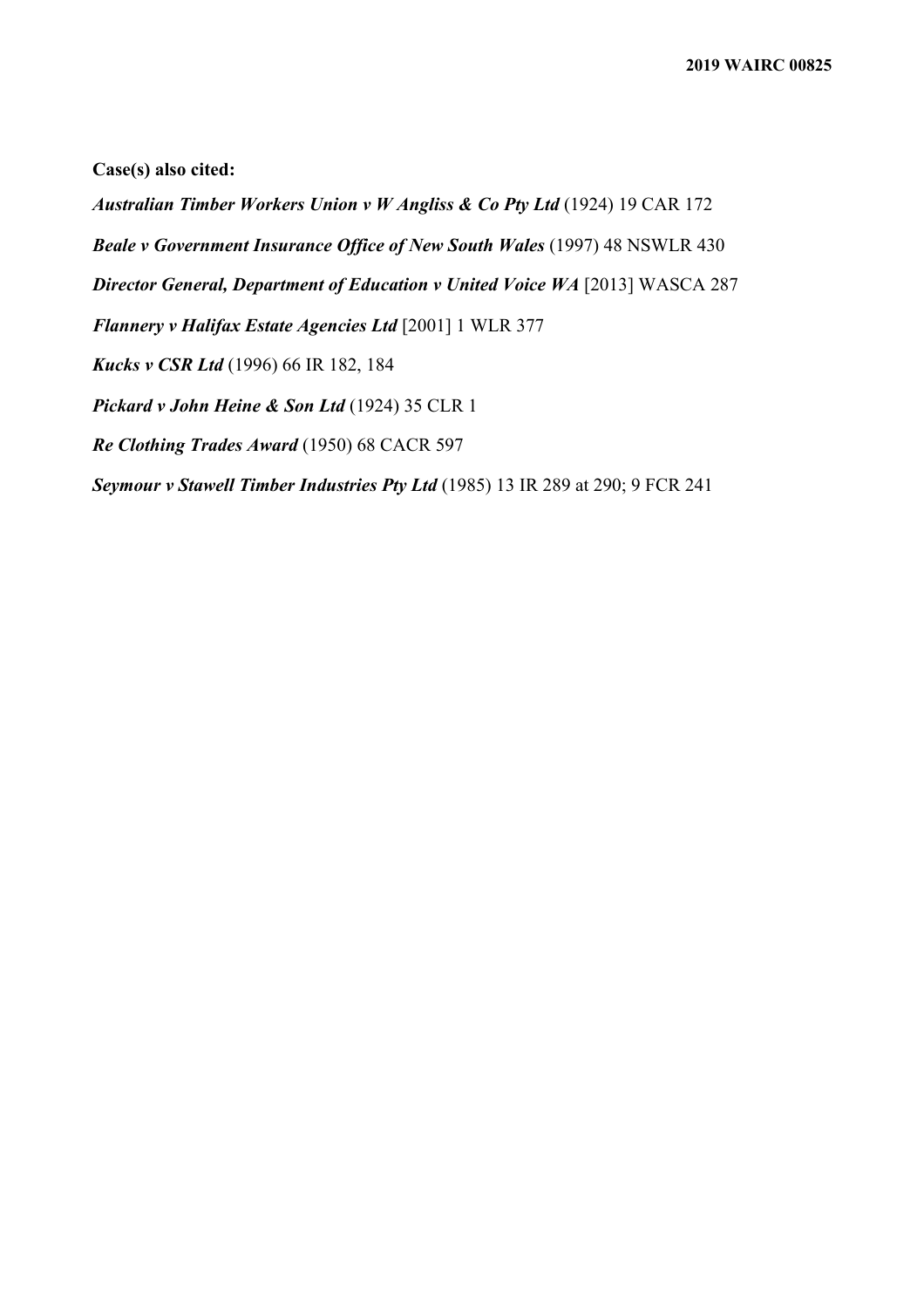#### *Reasons for Decision*

### **SCOTT CC and KENNER SC:**

#### **Background**

- <sup>1</sup> The application at first instance by the Shop, Distributive and Allied Employees' Association of Western Australia (the Union) was for a declaration under s 46 of the *Industrial Relations Act 1979* that the *Shop and Warehouse (Wholesale and Retail Establishments) State Award 1977* (the Award) applied to the retail pharmacy industry.
- <sup>2</sup> There is no dispute as to the relevant history. The Award was made in 1977. It contained, and still contains, clause 3 – Scope in the following terms:

This award shall apply to all workers employed in any calling or callings herein mentioned in the industry or industries carried on by the Respondents named in Schedule 'C' and to all employers employing those workers.

- <sup>3</sup> At the time it was made, Schedule 'C' RESPONDENTS included Boans Ltd and Perth United Friendly Society Chemists (PUFSC), which were engaged in the retail pharmacy industry. In December 1988, Boans Ltd was removed from Schedule 'C'. Some other variations to the Award, making reference to the pharmacy industry, were also made (Application No 1519 of 1987, (1988) 69 WAIG 1215). Those variations dealt with arrangements relating to various categories of shops and their respective trading hours and the types of goods and services that could be sold from those shops, to reflect the trading hours legislation, namely the *Retail Trading Hours Act 1987* and the *Retail Trading Hours Regulations 1988.*
- <sup>4</sup> In April 1995, PUFSC was removed from Schedule 'C' of the Award by an order of the Commission made under s 47 of the Act (File No 76 80 105, (1995) 75 WAIG 954). Accordingly, from this time, there were no employers named in Schedule 'C' engaged in the industry of retail pharmacy.
- <sup>5</sup> The Commission amended the Award, on the application of the Union, to replace the then existing Schedule 'C' of respondents with an entirely new Schedule 'C' – RESPONDENTS (Application No 423B of 1995, (1995) 75 WAIG 2836). None of these respondents was engaged in the retail pharmacy industry.
- <sup>6</sup> For completeness, we note that other provisions of the Award may have a bearing on this matter. Clause 40 – CHEMISTS SHOPS provides that 'Any worker employed in a chemist's shop shall be subject to the terms of this award up to the time he or she becomes indentured to the profession.' As noted earlier, the Award also contains provisions arising from trading hours legislation, and some of these provisions refer to chemists shops or pharmacies as a type of 'Special Retail Shop'. These provisions relating to chemists shops or pharmacies were not removed when the respondency schedule was amended.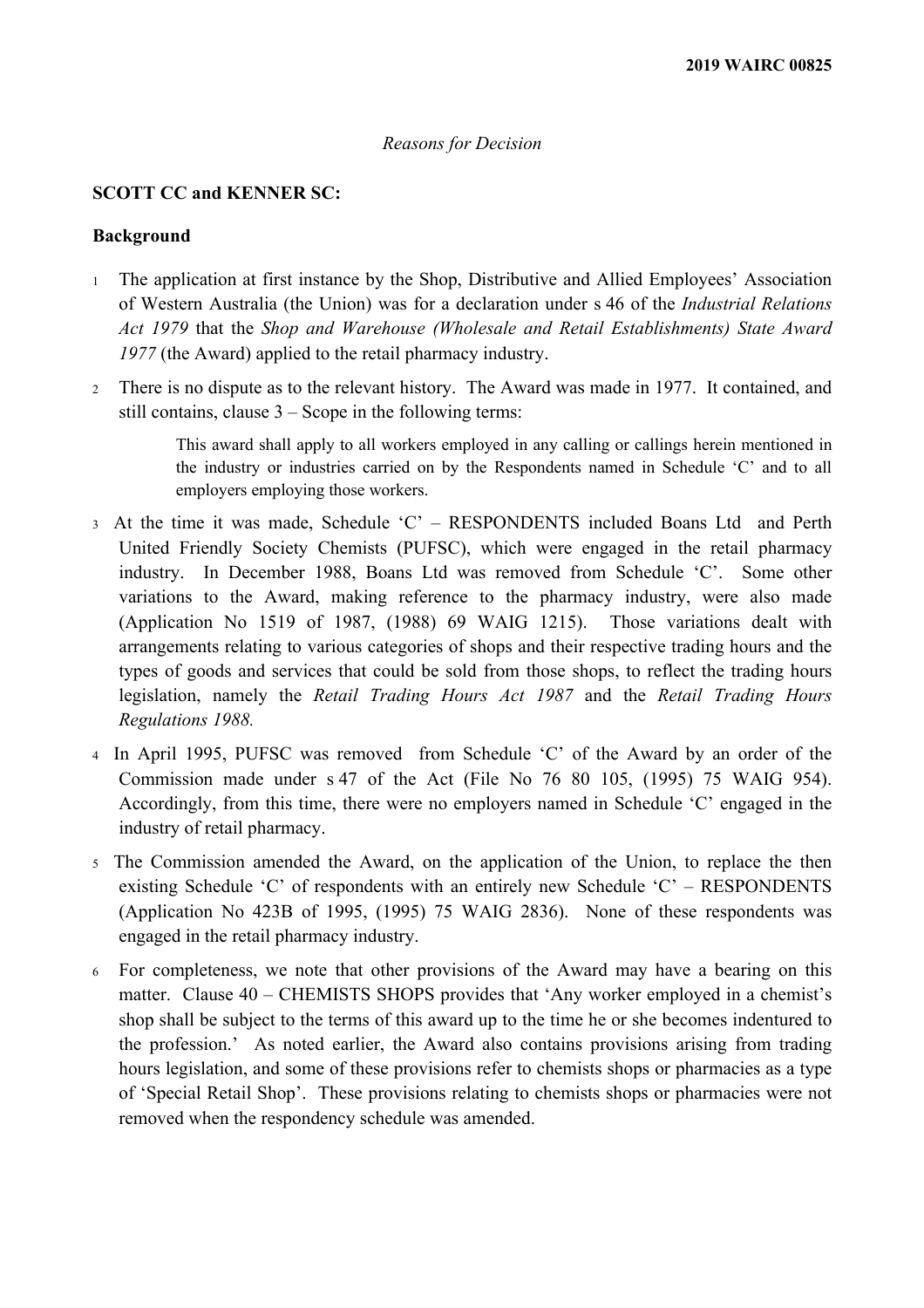#### **Decision at first instance**

- <sup>7</sup> The learned Commissioner at first instance concluded that, having regard to the relevant authorities, relevant provisions of the Award, in particular cl 40, still extend to the retail pharmacy industry. She found that in determining the scope of an award, the Commission is not limited to considering the scope clause, but that she should interpret the Award's scope in light of all the clauses in the Award.
- <sup>8</sup> The learned Commissioner held that the relevant test of the scope of the Award is to ascertain both the identified named respondents and their relevant activities, as at the time the Award was made in 1977. This meant that, despite the subsequent variations to the Award to remove both Boans Ltd and PUFSC as named respondents, the Award still applied to the retail pharmacy industry.
- <sup>9</sup> The Commission further concluded that the removal of PUFSC under s 47 of the Act, in circumstances where s 29A of the Act was not complied with, was ineffective to alter the scope of the Award. The Commission found that while s 40 of the Act is a general power, s 47 is a special power. When the Commission removes a listed respondent no longer carrying on business in an industry to which the Award applies, the effect goes no further than removing the listed respondent, and does not have the effect of removing an industry, thereby reducing the award's coverage. This was said to be 'supported by the limited notice provisions that apply to s 47 of the IR Act' [73].
- <sup>10</sup> The learned Commissioner referred to the application under s 47, the transcript and the Commissioner's reasons for decision in 1995, saying that they did not suggest that the parties contemplated that the removal of PUFSC would have the effect of removing the retail pharmacy industry from the Award's scope [74]. The order to remove PUFSC 'did no more than remove PUFSC as a named respondent because it no longer carried on business in an industry to which the Shop Award applied. The retail pharmacy industry itself continued to be an industry to which the Shop Award applied' [75].
- <sup>11</sup> Accordingly, a declaration was made as sought by the Union. The employers now appeal to the Full Bench against that declaration.

### **The grounds of the appeal**

<sup>12</sup> Grounds 1 and 2 of the appeals assert that the learned Commissioner erred in going beyond the scope clause and respondency schedule to determine the scope of the Award. They say that the decisions in *The Western Australian Carpenters and Joiners, bricklayers and Stoneworkers Industrial Union of Workers v Terry Glover Pty Ltd* (1970) 50 WAIG 704 (*Glover)* and *Freshwest Corporation Pty Ltd v Transport Workers' Union, Industrial Union of Workers, WA Branch* (1991) 71 WAIG 1746 *(Freshwest)* do not support the approach taken by the Commission. The Union says that the approach taken by the learned Commissioner was orthodox and according to well-established principles.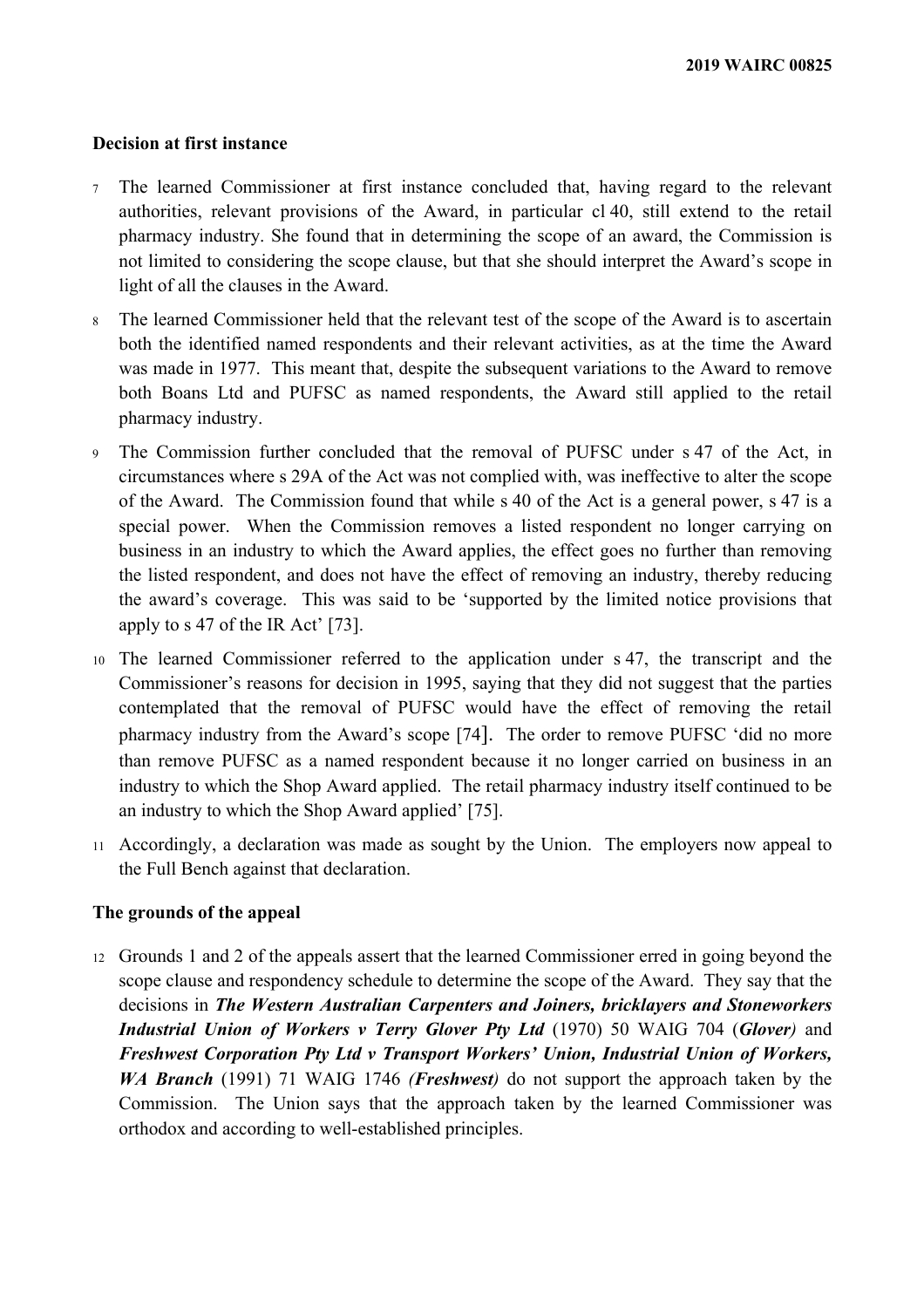- <sup>13</sup> The appellants also say that the Reasons for decision do not disclose the Commission's reasoning in considering clauses beyond the scope clause and respondency schedule.
- <sup>14</sup> Grounds 3 and 4 of the appeals assert that the learned Commissioner's conclusion regarding the effect of the provisions of the Act and the removal of the named respondents is in error. It is said that the Commission's approach was contrary to the established principles and unprecedented.
- <sup>15</sup> Ground 5 of the appeals is in the alternative and asserts that the learned Commissioner erred in constructively failing to exercise jurisdiction by not dealing with the submission of the Pharmacy Guild as to the effect of the Commission's order in the application by the Union, made under s 40 of the Act in No 423 of 1995. This order was made subsequent to the order under s 47, to remove PUFSC from Schedule 'C', to replace the entire schedule of respondents.

## **Clause 3 – Scope and its construction**

- <sup>16</sup> The effect and scope of awards are set by the terms of s 37 Effect, area and scope of awards subsections (1) and (4) of the Act, which provide:
	- (1) An award has effect according to its terms, but unless and to the extent that those terms expressly provide otherwise it shall, subject to this section –
		- (a) extend to and bind
			- (i) all employees employed in any calling mentioned therein in the industry or industries to which the award applies; and
			- (ii) all employers employing those employees;

and

- (b) operate throughout the State, other than in the areas to which section 3(1) applies.
- *[(2), (3) deleted]*
- (4) An award, and any provision of an award, whether or not it has been made for a specified term, shall, subject to any variation made under this Act, remain in force until cancelled, suspended, or replaced under this Act unless, in the case of an award or a provision made for a specified term, it is expressly provided that the award or the provision, as the case may be, shall cease to operate upon the expiration of that term.
- <sup>17</sup> The appellants assert that the learned Commissioner was in error in concluding that the Award covered the retail pharmacy industry. The appellants contend by the terms of  $cl 3 - Score$ , that the Award extended to the industries carried on by the named respondents to the Award in Schedule C. As no respondents to the Award are now engaged in the industry of retail pharmacies, the scope of the Award, properly construed, no longer extended to this industry.
- <sup>18</sup> It seemed to be common ground that the scope clause in the Award is of a kind discussed in the decision of the Industrial Appeal Court in *Glover*. In this case, Burt J observed at [705] that: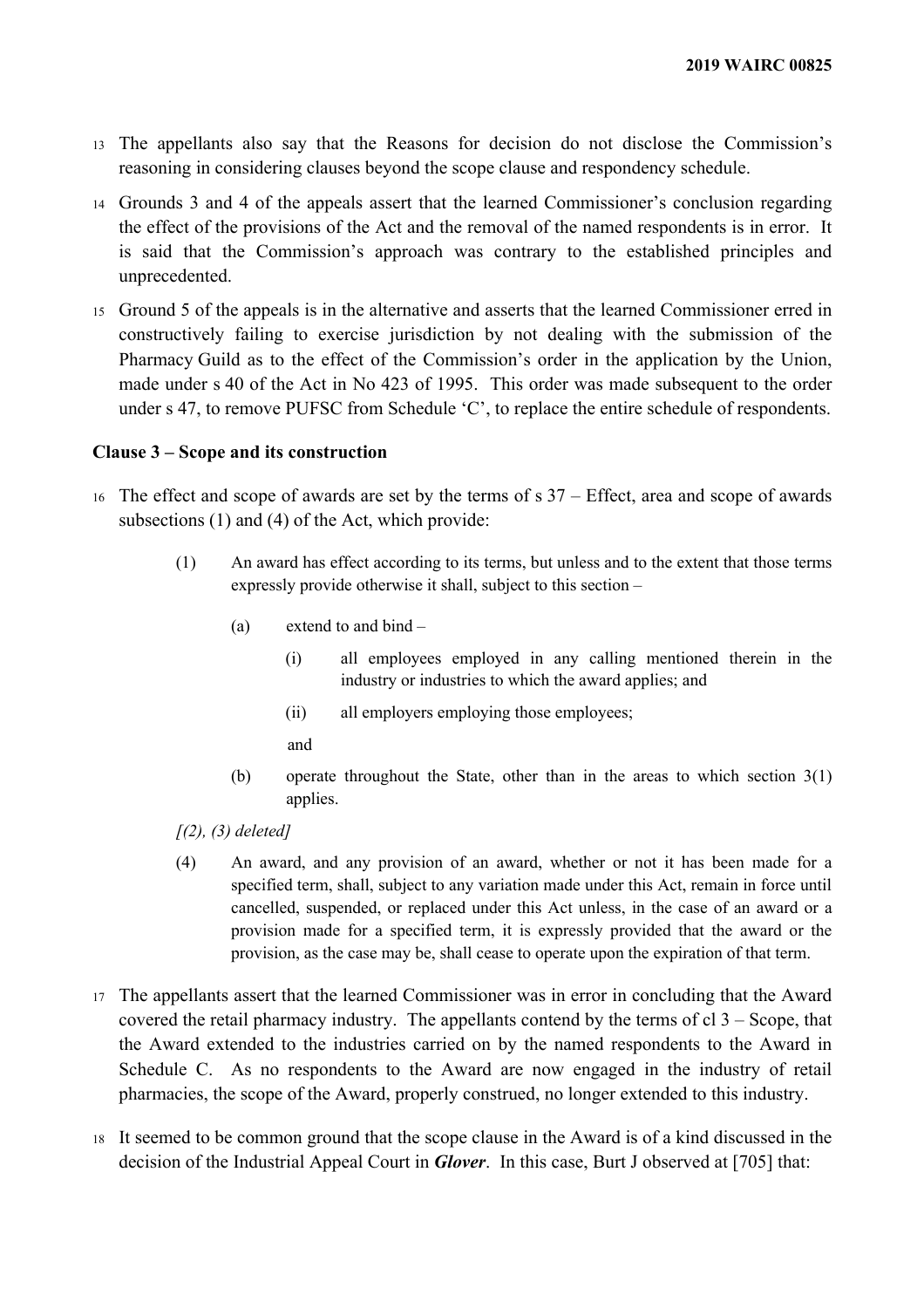Each and every award must relate to an industry and what the industry is, is in every case primarily a question of construction of the particular award. It may be that the question is not only primarily but finally a question of construction, and it may be that the award as a matter of construction fails to give the final answer and requires for that purpose that findings of fact be made.

An award if made in terms 'to relate to the ship-building industry' would be of the firstmentioned kind. An award expressed to relate, as the one under construction here is expressed to relate, to 'the industries carried on by the respondents set out in the schedule attached to this award' is of the other kind. In such a case the industry to which the award relates cannot be made known without definition of the industries carried on by the respondent. And this is necessarily a question of fact.

…

Be this as it may the application of (the) doctrine (of the common object which it is sought to attain by the combined efforts of the employer and the workers which indicates the industry in which they are engaged) requires that one makes a finding  $-$  which I emphasise is a fact finding – as to the industry carried on by the named respondents as at the date of the award. This having been done, the limits of the industry are then established.

- <sup>19</sup> This approach to the ascertainment of the scope of an award contrasted to that of the first-mentioned example in Burt J's decision above, as illustrated in *R.J. Donovan and Associates Pty Ltd v Federated Clerks Union of Australia Industrial Union of Workers WA Branch* (1977) 57 WAIG 1317 *(Donovan)*. In that case the scope clause of the award under consideration contained a schedule of named industries. The Industrial Appeal Court held that as such, the award had application to the industries so named and it was not necessary to embark on a fact finding as to the activities carried on by named respondent employers. All that was required was to ascertain whether the employer concerned could be fairly described as operating in the industry so stated in the schedule of respondents.
- <sup>20</sup> Thus, in the case where the scope clause of an award is of the second kind discussed in *Glover,* as is the scope clause the subject of this appeal, the ascertainment of whether an industry is covered by the award, is a two-step process. The first step is to confirm that the scope clause is of the *Glover* kind. The second step, as Burt J states in *Glover*, is to embark on a fact finding, as to the industry or industries carried on by the named respondents as at the time the award was made.
- 21 The learned Commissioner identified the terms of cl  $3 -$ Scope of the Award. She accepted the parties' contentions that the terms of the scope clause of the Award was of the second kind discussed in *Glover*. This is clearly so. At the time of the  $s$  46 proceedings, cl  $3 -$  Scope provided that "This Award shall apply to all workers employed in any calling or callings herein mentioned in the industry or industries carried on by the Respondents named in Schedule 'C' and to all employers employing those workers". That the scope clause was of the second kind discussed by Burt J in *Glover,* was identified by the learned Commissioner when at pars 26 and 34 of her reasons, she referred to the fact that neither cl 3 nor Schedule C identified the industries to which the Award applied. Because of this, the learned Commissioner then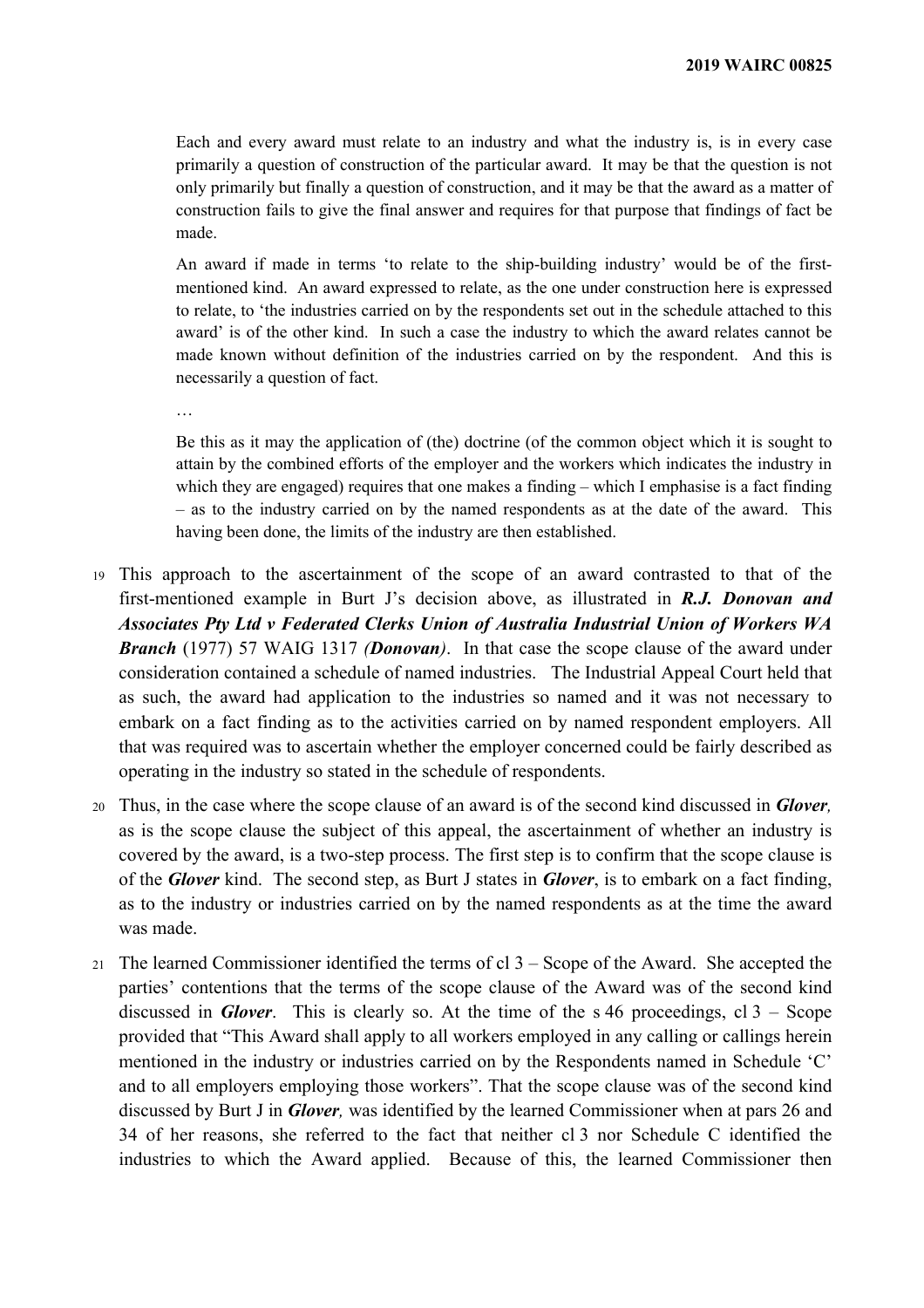concluded that "the Shop Award's scope is inherently ambiguous and it is appropriate for the Commission to interpret it" (par 34 reasons AB213).

<sup>22</sup> In *re Harrison; ex parte Hames* [2015] WASC 247 (20 August 2015), Beech J set out the approach to be taken to the determination of the meaning of industrial instruments. His Honour said:

> The general principles relevant to the proper construction of instruments are wellknown. In summary:

- (1) the primary duty of the court in construing an instrument is to endeavour to discover the intention of the parties as embodied in the words they have used in the instrument;
- (2) it is the objectively ascertained intention of the parties, as it is expressed in the instrument, that matters; not the parties' subjective intentions. The meaning of the terms of an instrument is to be determined by what a reasonable person would have understood the terms to mean;
- (3) the objectively ascertained purpose and objective of the transaction can be inferred from the express and implied terms of the instrument, and from any admissible evidence of surrounding circumstances;
- (4) the apparent purpose or object of the relevant transaction can be inferred from the express and implied terms of the instrument, and from any admissible evidence of surrounding circumstances;
- (5) an instrument should be construed as a whole. A construction that makes the various parts of an instrument harmonious is preferable. If possible, each part of an instrument should be construed so as to have some operation.

These general principles apply in the construction of an industrial agreement. The industrial character and purpose of an industrial agreement is part of the context in which it is to be construed.

In *Director General v United Voice*, Buss JA cited with approval the following observations of Madwick J in *Kucks v CSR Ltd* about the construction of industrial instruments:

It is trite that narrow or pedantic approaches to the interpretation of an award are misplaced. The search is for the meaning intended by the framer(s) of the document, bearing in mind that such framer(s) were likely of a practical bent of mind: they may well have been more concerned with expressing an intention in ways likely to have been understood in the context of the relevant industry and industrial relations environment than with legal niceties or jargon. Thus, for example, it is justifiable to read the award to give effect to its evidence purposes, having regard to such context, despite mere inconsistencies or infelicities of expression which might tend to some other reading. And meanings which avoid inconvenience or injustice may reasonably be strained for. For reasons such as these, expressions which have been held in the case of other instruments to have been used to mean particular things may sensibly and properly be held to mean something else in the document at hand.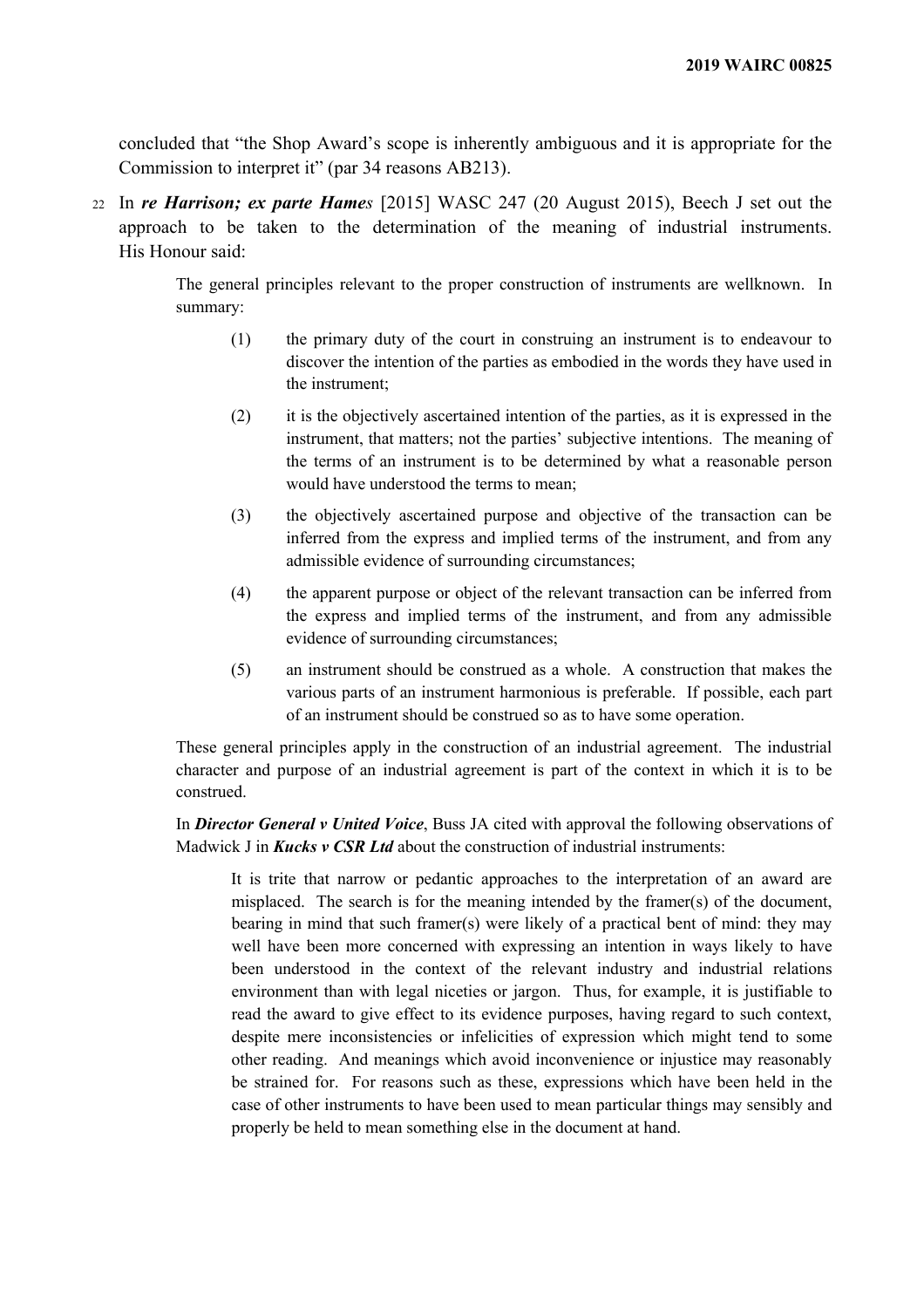The starting point of the task of construction is the text. The need to avoid a narrow or pedantic approach to construction does not detract from the fact that construction is a textbased activity  $[50] - [53]$ .

<sup>23</sup> In *City of Wanneroo v Holmes* (1989) 30 IR 362 at 378, French J said that:

The interpretation of an award begins with a consideration of the natural and ordinary meaning of its words: *Re Clothing Trades Award* (1950) 68 CACR 597 (Aust Indus Ct, Full Ct). The words are to be read as a whole and in context: *Australian Timber Workers Union v W Angliss & Co Pty Ltd* (1924) 19 CAR 172. Ambiguity if any, may be resolved by a consideration, inter alia, of the history and subject matter of the award: *Pickard v John Heine & Son Ltd* (1924) 35 CLR 1. Resort to such matters as prefatory statements and negotiations is of dubious assistance if admissible at all**:** *Seymour v Stawell Timber Industries Pty Ltd* (1985) 13 IR 289 at 290; 9 FCR 241 at 244 (Northrop J) (13 IR at 299; 9 FCR at 254) (Keely J) cf 13 IR at 309; 9 FCR at 265 (Gray J).

- <sup>24</sup> The first question to arise in this matter is whether the Award is ambiguous, that is, is it genuinely capable of two meanings (see *Federated Miscellaneous Workers' Union of Australia, Hospital, Services and Miscellaneous, WA Branch v Wormald International (Australia) Pty Ltd and Others* (1990) 70 WAIG 1287, 1289, per Sharkey P.).
- <sup>25</sup> With respect, the Commission's conclusion that the Award is inherently ambiguous is in error. Simply because the scope clause of an award is of the second kind identified in *Glover*, such that when read with the schedule of respondents to the award it does not reveal the industries covered by the award, does not mean that the scope clause is ambiguous. What is required, as Burt J stated in *Glover*, when dealing with a scope clause of the present kind, is to embark upon a fact finding as to the industry or industries carried on by the named respondents to the award. This is an orthodox process of construction.
- 26 In this sense, the terms of cl  $3 -$  Scope of the Award are expressed in language which is clear and unambiguous. The question to be asked and answered is "is the industry of retail pharmacies an industry carried on by any of the named respondents to the award?" It seemed to be common ground that the two named respondents to the Award from when the Award was made, Boans Ltd and PUFSC, were carrying on the industry of retail pharmacies. As mentioned, Boans Ltd was removed from the list of respondents in 1988 and the PUFSC was removed as a named respondent in 1995, under s 47(2) of the Act.
- *<sup>27</sup>* In *Freshwest*, the issue before the Industrial Appeal Court was whether the appellant in that case was bound by the Transport Workers (General) Award 1961. It was common ground that cl 3 – Scope of the award was of the *Glover* type, as it referred to "industries carried on by respondents to this award". Franklyn J (with Rowland and Walsh JJ agreeing) held at 1748, that the approach of Burt J in *Glover* was apposite and "The enquiry must be directed to the industries carried on by the respondents to the award and at the time of making the award". His Honour added that this approach also drew general support from ss 38(3) (as it then was) and 47(2) of the Act.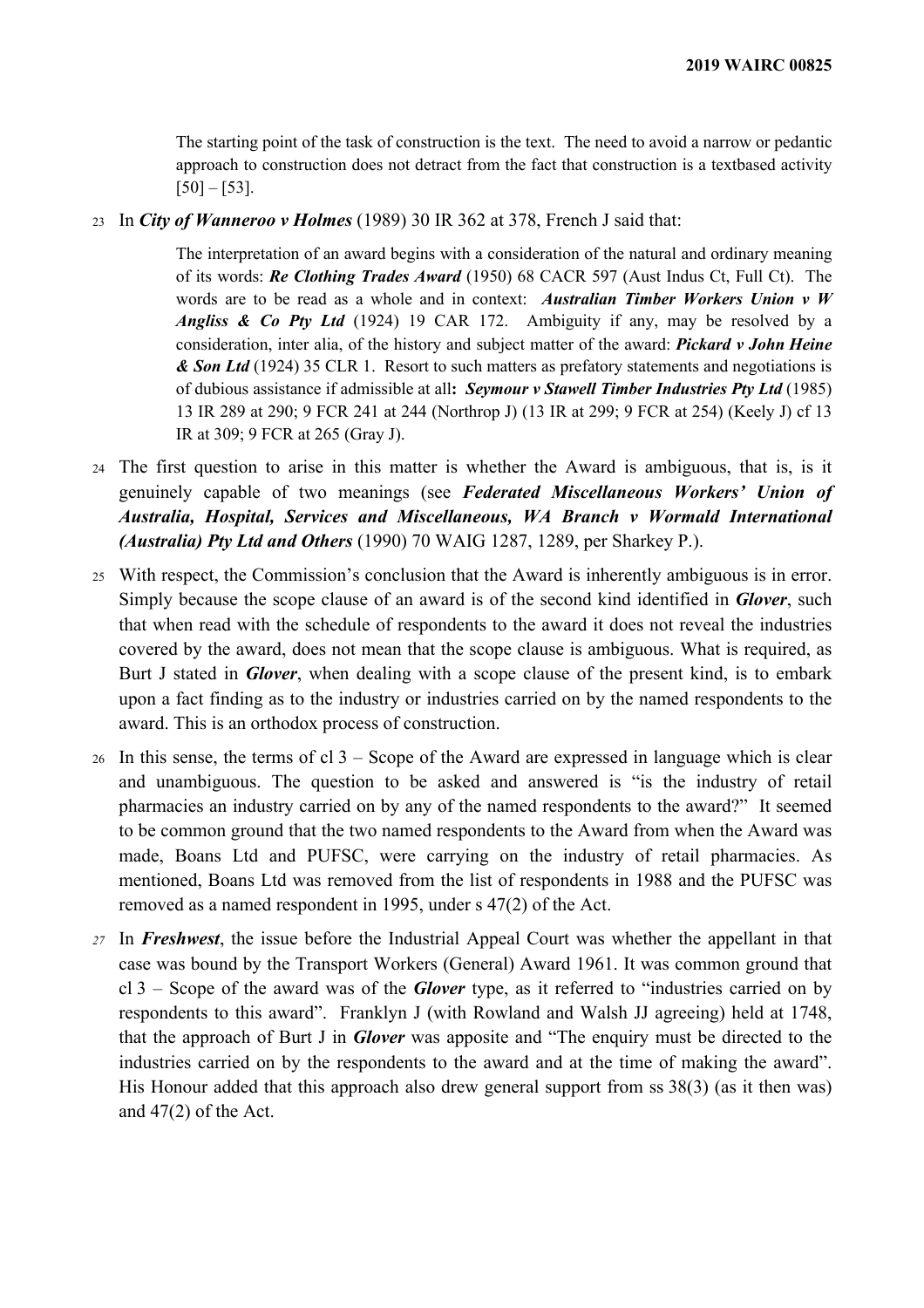- <sup>28</sup> There was much debate at first instance and on this appeal as to what was meant by the Industrial Appeal Court in both *Glover* and *Freshwest*, as to the reference to "activities of named respondents as at the date of the award". The learned Commissioner concluded at pars 66 to 68 of her reasons, that the cases just referred to should be taken to apply to both the actual named respondents as at the date of the award making, and also their activities at that time too. This was consistent with the approach urged upon the Commission by the Union and contrary to the approach of the appellants and the Minister. The appellants and the Minister argued that the issue is to be decided by reference to the activities of the present named respondents to an award, at the time the question is asked. That is, whilst accepting as they must do, that the test is the common object of the activities of the employee and employer assessed as at the time the award is made, this test applies to the extant list of named respondents. Otherwise, according to the submissions of the appellants and the Minister, the scope of an award as it was at the time the award was made, would be forever so and immutable. It was contended that this is not only at odds with *Glover* and *Freshwest*, properly understood, but is also contrary to s 37 of the Act, dealing with the common rule effect of awards. It was contended by the appellants and the Minister, that s 37 must be applied as "always speaking". The section applies to an award as varied and not just as originally made.
- <sup>29</sup> We note that the authorities to which we have referred make reference to the industries carried on by the named respondents at the time the award was made. However, those authorities did not consider the present issue of respondents having subsequently been deleted.
- <sup>30</sup> The application at first instance sought a declaration under s 46, as to the true meaning of the terms of the award. Plainly, by s 37 (*Note – ss (2) of s 37 was deleted*) of the Act, this must be the Award as it was at the time of the s 46 proceedings, because an award as made by the Commission under the Act, includes one that has been varied by the Commission. This is so, because an award, so made *or varied*, "will remain in force until cancelled, suspended or replaced under this Act": s 37(4) Act (emphasis added). This must mean that an award of the Commission, remaining in force until it is cancelled, suspended or replaced under the Act, is an award which includes any of its terms which have been the subject of a variation under the Act. In the case of an award that has been "varied" by an order of the Commission, it is the resulting award of which s 37 speaks and to which s 46 of the Act, dealing with applications for a declaration as to an award's true interpretation, has application.
- <sup>31</sup> We note that while the authorities to which we have referred make reference to the industries carried on by the named respondents at the time the award was made. However, those authorities did not consider the present issue of respondents having subsequently been deleted.
- <sup>32</sup> So too, this must be the case for the purposes of s 83 of the Act, dealing with the enforcement of an award. It is the enforcement of the award as it is as at the time of the alleged contravention or failure to comply, that is the "award" as referred to in  $s 83(2)(a)$  of the Act. This necessarily recognises that an award is a dynamic instrument and one that is not just fixed in time, but whose terms may be added to, altered, amended or rescinded as the definition of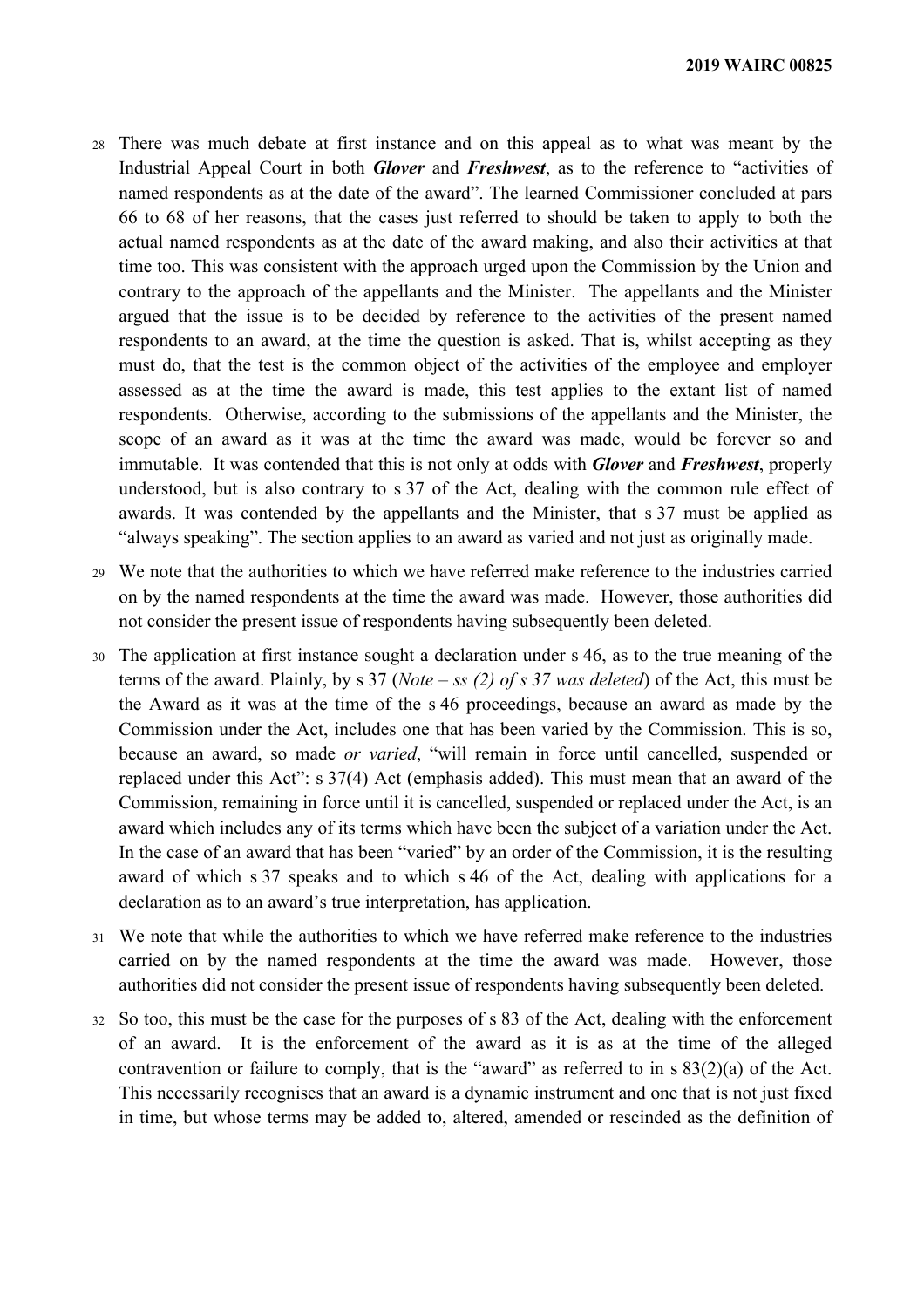"vary" in s 7 of the Act makes clear. This is also supported to an extent by s 38(3) of the Act, which expressly contemplates that the scope of an award may change over time.

- <sup>33</sup> Accordingly, we see no reason to not approach the task of interpretation of the Award, in terms of its scope of application, any differently. As Burt J observed in *Glover*, the task at hand is primarily a question of construction. As a matter of plain meaning, a reading of cl 3 of the Award is that the industry or industries to which it applies are those that are "*carried on* by the Respondents *named in Schedule 'C'* and to all employers employing those workers" (emphasis added). For the purposes of the "common rule" provisions of the Act in  $s \frac{37(1)}{a}$ , the "industry or industries to which the award applies" is or are those "carried on" by the named respondents in Schedule 'C'. Such an inquiry leads to no ambiguity. As mentioned above, the terms of cl 3 of the Award require an orthodox process of fact finding, as identified in *Glover*. In this case such a fact finding was not necessary because it was accepted by the Union at first instance that as at the time of the s 46 application, none of the named respondents to the Award carried on the industry of retail pharmacy. Therefore, subject to what follows, the Award does not extend to this industry.
- <sup>34</sup> Two qualifications were raised by the Union at first instance and raised by the grounds of appeal. The first relates to other provisions of the Award, in particular cl 40 and also clauses 9 and 28 and Schedule B. These were said by the Union at first instance and on the appeal, to impact on the scope of the Award for the purposes of s 37 of the Act. The second relates to the removal of PUFSC under s 47 of the Act which was said not to affect the scope of the Award because of non-compliance with s 29A of the Act.

## **Effect of other Award provisions**

- <sup>35</sup> The learned Commissioner referred to the arguments of the Union and the Minister as second intervenor, that regard should be had to other clauses of the Award to determine its scope which is not limited by cl 3 and Schedule C. Particular emphasis was placed on cl 40. Clause 40 – Chemists Shops provides that "Any worker employed in a chemist's shop shall be subject to the terms of this award up to the time he or she becomes indentured to the profession".
- <sup>36</sup> It seemed common ground that this provision was originally introduced into the Award as the proposed cl 38, by the employers at the time of the award making proceedings, by way of a counterproposal. This also seemed to be against the background of the existence of another award that covered employees who were either qualified pharmacists or trainees, the Retail Pharmacists' Award 1966. The terms of the then cl 38 (which later became cl 40) came into effect, along with cl 3 – Scope which has remained in the same terms since the Award was made.
- $37$  Clause 9 Hours in Part II(1)(d)(ii) makes reference to particular hours of work for "Special Retail Shops (Pharmacies)". Clause  $28 - Wages$  in Part III (5)(b) provides for a loading of 20 per cent for each hour worked for part-time or casual employees who work in such shops.
- <sup>38</sup> It was therefore contended at first instance, concluded by the learned Commissioner and argued by the Union on the appeal, that these provisions support the principal conclusion that the retail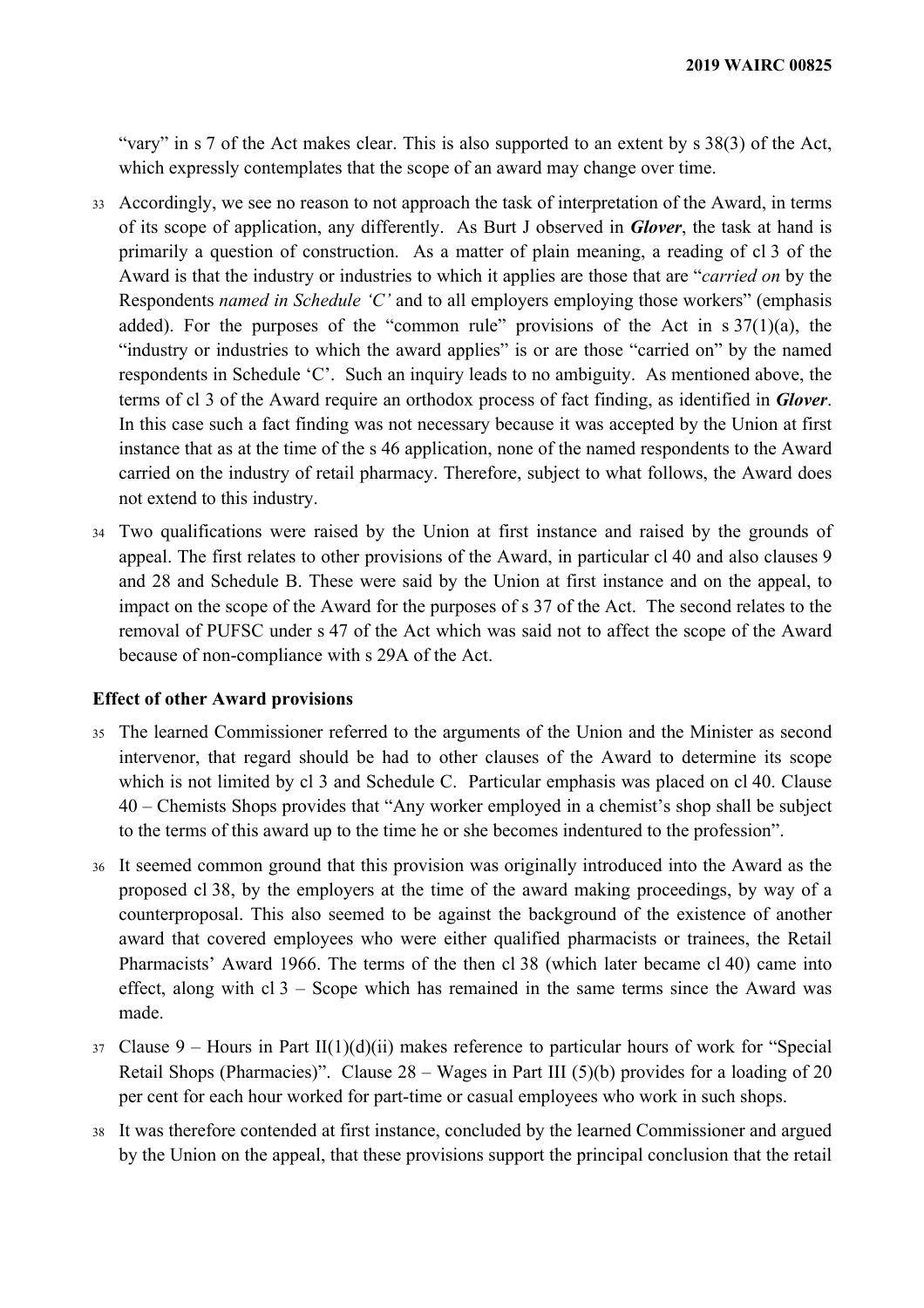pharmacy industry is still covered by the Award, despite there being no named respondents to the Award who are engaged in this industry since April 1995. For the following reasons, we are unable to accept this contention.

- <sup>39</sup> We note that the orthodox approach to determining the construction of an award requires consideration of the whole of the award and its terms. However, the determination of the scope of this award requires consideration of no more than the scope clause and respondency schedule. The other clauses are not clauses that define the scope of the Award but have other purposes. In any event, as we note, they come into operation only if the conditions to which they relate first fall within the scope of the Award.
- <sup>40</sup> The terms of clauses 9 and 28 are in the nature of entitlement provisions that specify ordinary hours of work and rates of pay for employees who are otherwise covered by the Award. In order for these terms of the Award to have any work to do, the question must first be asked whether the Award, by its scope provisions, extends to and applies to the retail pharmacy industry. If the answer to the question is yes, and it was not contended that "Small Retail Shops (Pharmacies)" were not in the retail pharmacy industry, then clauses 9 and 28 would have application. This is in principle, no different to other provisions of the Award, setting out other terms and conditions of employment having application too. They only operate if the Award, by its scope and area of operation, applies to the employees in question. Therefore, we do not think that clauses 9 and 28 and also Schedule B for that matter, provide the assistance in determining the scope of the Award contended by the Union and as concluded by the Commission at first instance.
- <sup>41</sup> We regard cl 40 in a similar vein. This provision is to be regarded as definitional in nature. It is a term of exclusion and not one of inclusion. There was no suggestion that at the time that the Award was made, when both Boans Ltd and PUFSC were named as respondents in Schedule 'C', that they did not operate businesses that could be regarded as "Chemists Shops". That is, retail pharmacies. As it was common ground that cl 38 (now cl 40) was in the Award as made and by cl 3 and Schedule 'C', it then extended to the retail pharmacy industry, cl 40 operated to delineate that certain persons, ie those who enter the profession of pharmacists, would no longer be covered by the Award once they so qualify. This is understandable in the context of the background at the time of the making of the Award, as earlier mentioned, of the existence of an award extending to professional pharmacists and trainees. Understood in this way, cl 40 operated as a line of demarcation between persons engaged in classifications in cl 28 – Wages in Chemists Shops, on the one hand, and those engaged as qualified pharmacists and those training to become so, under the Retail Pharmacists' Award, on the other.
- <sup>42</sup> The language of cl 40 is supportive of this approach to its meaning. The clause does not say that a person who is employed in a "Chemist Shop" is covered by the Award, which would be the case if a full stop appeared after the word "award" and nothing further was said. However, cl 40 goes on to say, "up to the time he or she becomes indentured into the profession". When read in this way, as a provision excluding a class of employees from coverage by the Award, it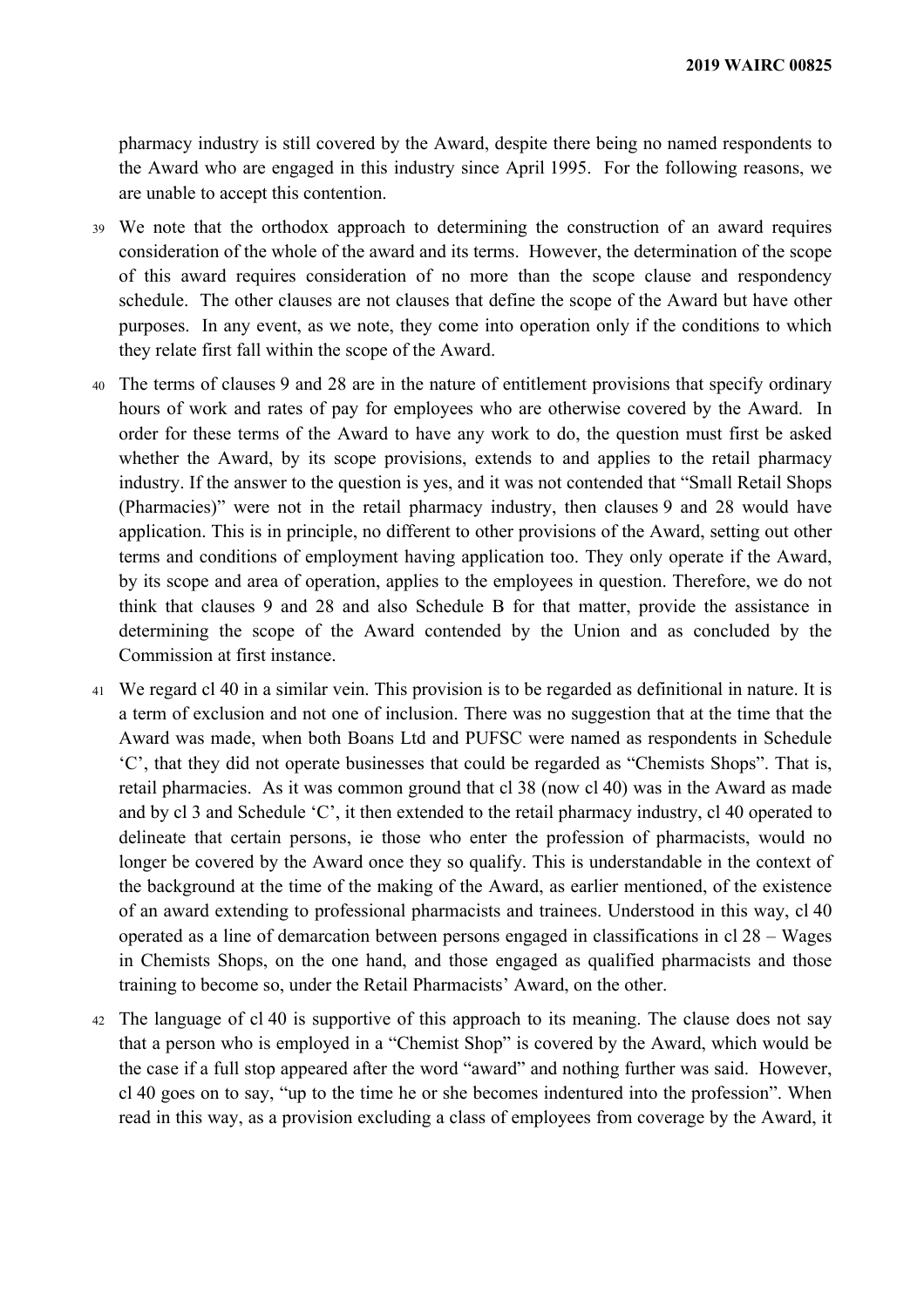is entirely consistent with cl 3 – Scope, cl 28 – Wages and Schedule 'C'. As with clauses 9 and 28 Part III(5)(b), it will only have work to do if the terms of cl 3 and Schedule 'C' are engaged.

- <sup>43</sup> Therefore, we consider that the learned Commissioner was in error by relying on cl 40, in particular, to support her conclusion that the Award still has application to the retail pharmacy industry.
- <sup>44</sup> We would uphold grounds 1 and 2 of the appeals.

## **The s 47 order of the Commission**

- <sup>45</sup> The next issue raised on the appeal is that the learned Commissioner's conclusion at pars 73 to 75 of her reasons, that the effect of the Commission's order under s 47 of the Act to remove PUFSC from the list of respondents did not affect the scope of the Award, was in error. It was contended by the appellants that the effect of the Commission's order made in April 1995 did have the consequence that the last-named respondent that was engaged in the retail pharmacy industry was removed as a named respondent. This meant, consistent with the appellants' submissions as to the proper construction of cl  $3 -$ Scope of the Award, that it ceased from that point, to have any application to the retail pharmacy industry.
- <sup>46</sup> The appellants contended that contrary to the learned Commissioner's conclusions, the s 47 power to remove an employer as a named respondent is the exercise of a power to vary an award. In the circumstances of this case, s 29A of the Act, dealing with applications to vary an award under s 40 in relation to scope, had no application. This was contrary to, in particular, the submissions of the Minister as the second intervenor who maintained that, on the strength of the decision of the Commission in Court Session in the *Commission's Own Motion* ([2007] WAIRC 00318; (2007) 87 WAIG 903), where the Commission acts on its own motion, as it does under s 47(2) of the Act, this attracts s 29A of the Act. As in this case, the Commission, when removing PUFSC in 1995 did not comply with s 29A of the Act and acted without jurisdiction, as the submission went.
- <sup>47</sup> The Union contended, largely to the same effect, that the removal of PUFSC as a named respondent to the Award did not affect the scope of the Award. No application was made under s 40 of the Act and there was no compliance with s 29A of the Act, to expressly provide that the Award would no longer apply to the retail pharmacy industry. Accordingly, it was submitted that the learned Commissioner was correct to conclude that the removal of PUFSC under s 47 of the Act did not affect the scope of the Award and that it continued to apply to the retail pharmacy industry.
- <sup>48</sup> Under the Act, the Commission may exercise a number of powers having the effect of varying an award. The general variation power is found in s 40. This power is only able to be exercised on the application of persons party to or bound by an award: s 41 of the Act. Other powers, more particular in nature, are found in ss 38(2), 40B and 47 of the Act. The distinction between the general and specific powers to vary an award were recognised by the Full Bench in *Federated Miscellaneous Workers Union of Australia, Hospital, Service and Miscellaneous, WA Branch v Nationwide Food Service Pty Ltd* (1984) 64 WAIG 1926 per O'Dea P at 1927.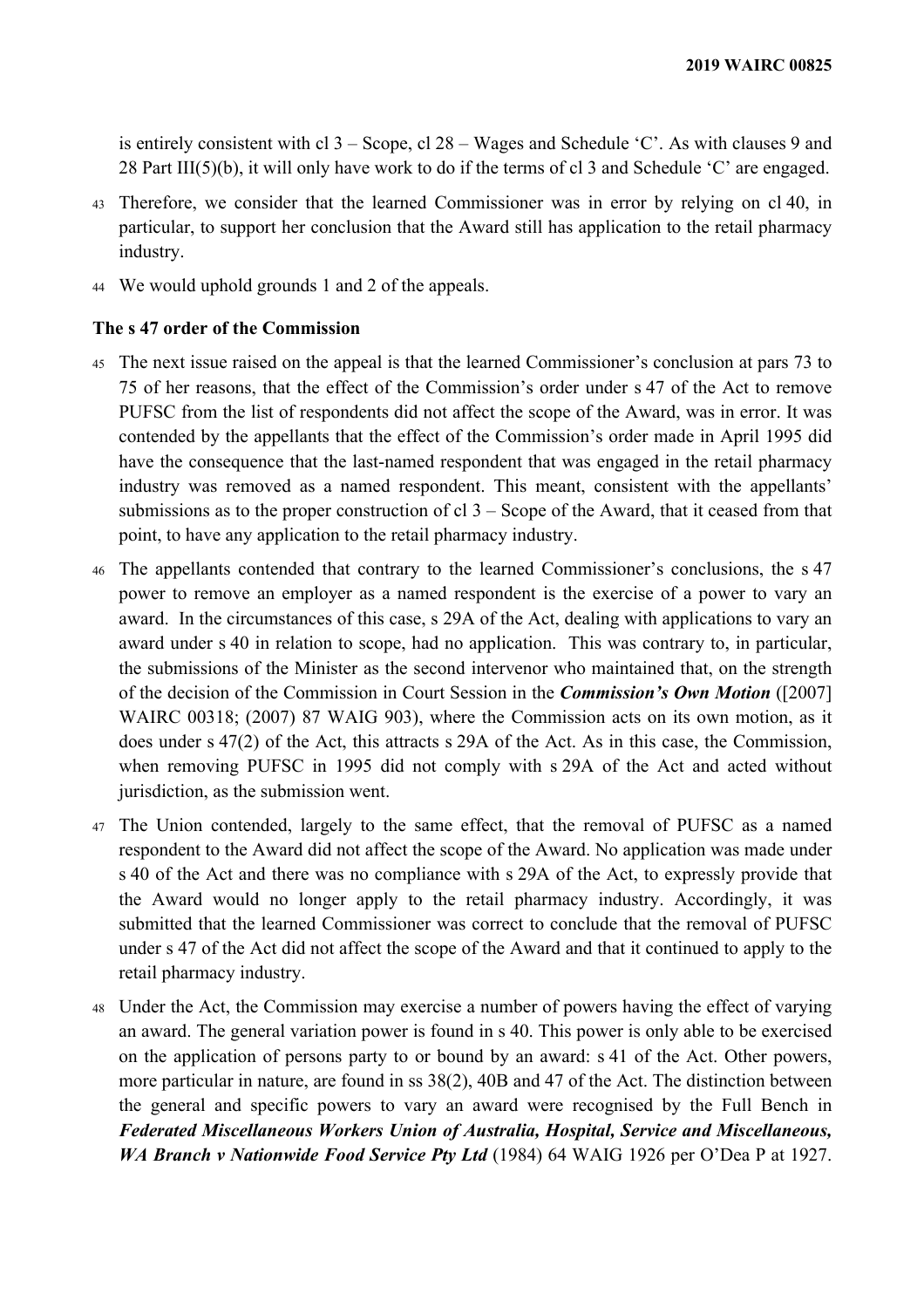In the case of the latter two powers, the Commission is able to exercise those powers on its own motion. Where the Commission exercises powers on the application of a party to or person bound by an award under s 40 or on its own motion, under ss 40B or 47 of the Act, regardless of which power is exercised, the resulting order is a "variation" to an award in terms of the definition of "vary" in s 7 of the Act, referred to earlier in these reasons. In the case of an order under s 38(2), to add an employer as a named party to an award or to strike out an employer as a named party to an award under s 47(2), in both cases, this constitutes the adding to, alteration or amendment of, an existing provision of an award. The schedule of respondents to an award is, in the context of common rule awards in particular, a key provision.

- <sup>49</sup> In this case, the learned Commissioner concluded, in accepting the Union's and Minister's submissions, that the only basis on which the scope of the Award could have been varied was by an application under s 40, complying with s 29A of the Act. As s 47 is not concerned with such an outcome, but only the deletion of a named party not affecting scope, the 1995 order of the Commission did not mean that the Award ceased to have effect of extending to the retail pharmacy industry. For the following reasons, we consider that the learned Commissioner was in error in reaching this conclusion.
- <sup>50</sup> In February 1995, the Commission gave notice to the Union of its intention to strike out a number of named respondents to the Award under s 47 of the Act. A copy of the Registrar's Report was provided to the Union at the same time (see tab 11(c) AB). PUFSC was identified as an employer which was believed to no longer be in operation. Notice of intention to remove a number of named respondents was published, some time before the ultimate proceedings, in September 1993 (tab 11(d) AB). Following the notice to the Union, proceedings took place before Beech C on 5 April 1995. In those proceedings, the Union foreshadowed an application to replace in its entirety, the list of respondents in Schedule 'C' to the Award, to be made a short time later. No objection was raised by the Union to the removal of PUFSC by order of the Commission, at that time. The Commission issued its order to strike out a number of respondents, including PUFSC, on 5 April 1995 (tab 10(a) AB). It was not controversial that from this time, none of the respondents to the Award was engaged in the retail pharmacy industry.
- <sup>51</sup> As foreshadowed in the proceedings in April 1995, the Union shortly thereafter, made an application to the Commission to replace Schedule 'C' of the Award in its entirety (see tab 10(c) AB). Given that it was plainly a variation to the Award, all of the then-named respondents were served with a copy of the application (see tab 10(d) AB). By order dated 20 September 1995, Beech C varied the Award by the deletion of the former Schedule 'C' and replacement with a new Schedule 'C' (see tab 10(b) AB). It was common ground that none of the named respondents in the new Schedule 'C' was engaged in the retail pharmacy industry. From the transcript of proceedings before the Commission at that time, the parties and the Commission were alive to the prospect of s 38(3), as it then was, being engaged. The Union and employers informed the Commission that none of the respondents in the new Schedule 'C' was engaged in an industry to which the Award did not previously have application (see tab 11(f) AB). On this basis, orders were made by the Commission as sought.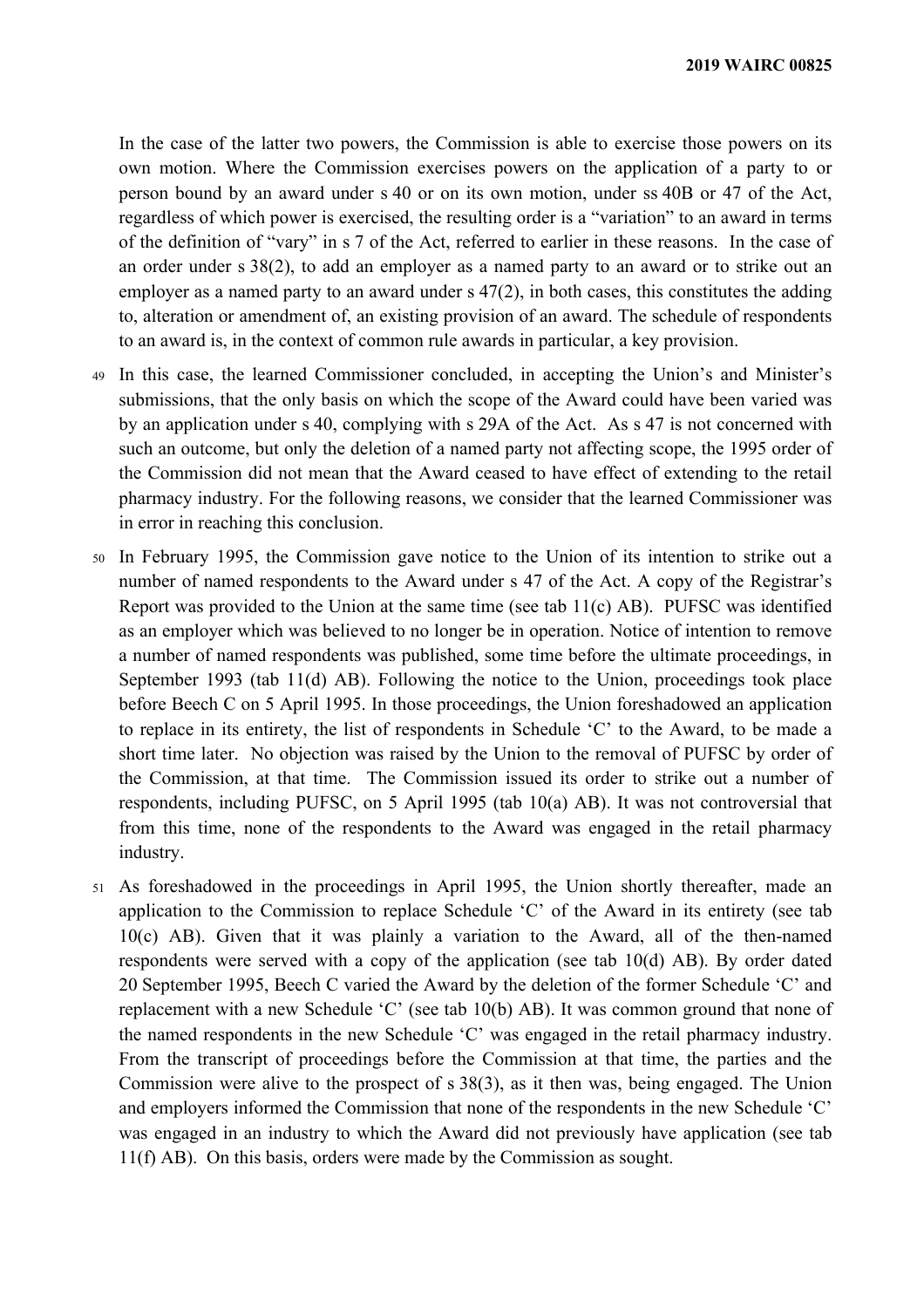- <sup>52</sup> We return then to the contentions of the Union and the Minister that the s 47 order made by the Commission in April 1995 was not able to impact upon the scope of the Award because s 29A of the Act was not complied with. For the following reasons, this contention must be rejected.
- <sup>53</sup> Sections 29A and 47, as at 1995, were helpfully reproduced at tab 25 of the Supplementary Appeal Book. Those provisions, subject to some variation, were largely in the same terms as they are in the current Act. Importantly, s 29A was prefaced in subsection (1), as it still is, with the words "Where an industrial matter *has been referred to the Commission pursuant to s 29*…" (emphasis added). At the time, s 29(a), which was the same as it is now, specified those persons who may refer an industrial matter to the Commission. This included an employer with a sufficient interest in the matter; an organisation with constitutional coverage of employees affected, and the Minister. Section 29(b), relating to claims by individual employees, is not relevant.
- <sup>54</sup> Sections 29A(2), (2a), (3) and (4), as they do now, were all prefaced with the words "if the reference of an industrial matter to the Commission…". The subject matter of s 29A(2) is relevant for present purposes, being the seeking of a "variation of the area of operation or the scope of an award…". Notably, s 29A(2) did not, and still does not, merely refer to the variation of the *scope clause* (emphasis added) of an award, in recognition that other parts of an award, such as the schedule of respondents, may bear upon the issue of the scope of the application of an award. As an aside, this distinction is now expressly recognised in the current ss 29A(1a) and (1b) of the Act.
- <sup>55</sup> In our view, as a matter of construction of the Act, the reference to "Where an industrial matter has been referred to the Commission" and "the reference of an industrial matter to the Commission" in s 29A, must be taken to be and intended to have been by the draftsperson of the legislation, the industrial matter referred to the Commission under s 29. This logically follows. The sections in the Act follow one another and deal with the referral and service of an industrial matter brought before the Commission.
- <sup>56</sup> The referral of an industrial matter in the manner outlined above stands in contrast to the power of the Commission to act of its own motion under s 47 of the Act. As a matter of construction of the Act, the exercise of such a power by the Commission involves no referral of an industrial matter to the Commission. The "reference of an industrial matter to the Commission" in ss 29A(2), (2a), (3) and (4), speaks of a referral to the Commission by those persons specified in s 29 of the Act, as it then was.
- <sup>57</sup> Therefore, the conclusions reached by the Commission in Court Session in the *Commission's Own Motion* [2007] WAIRC 00318; (2007) 87 WAIG 903 at pars 9 to 11, to the effect that s 29A(1b) applied to the Commission acting on its own motion under s 40B of the Act and, by inference, s 47 of the Act, should not be followed. The Commission in Court Session in that case adopted, without further consideration, the earlier decision of the Commission in Court Session **in** *Re Dardanup Butchering Co and Ors* [2004] WAIRC 10864; (2004) 84 WAIG 465. In that case, it was held that under s 40B where the Commission acts on its own motion,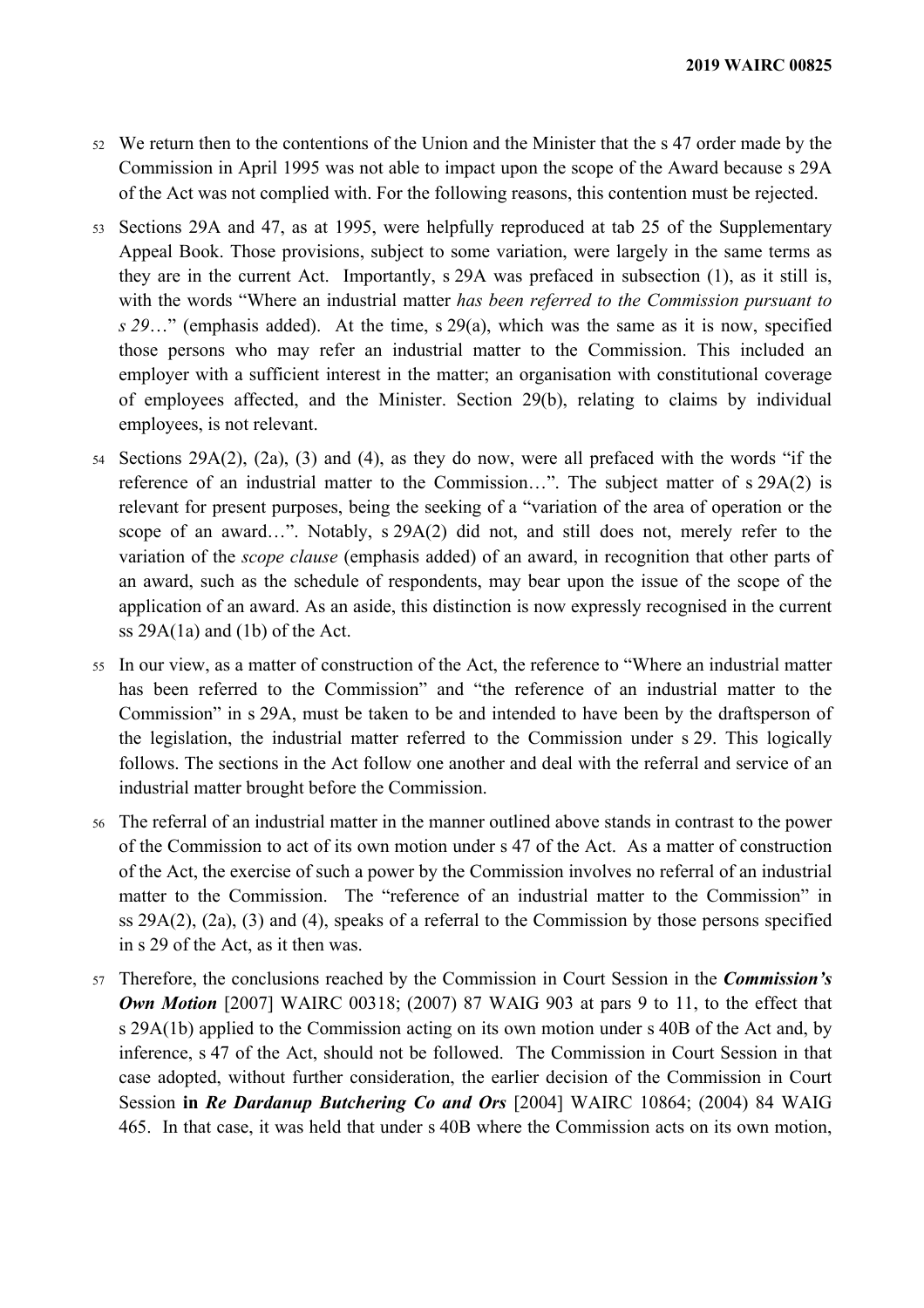the Commission effectively refers the industrial matter to itself. In our view also, with respect, *Re Dardanup Butchering* must also be considered to have been wrongly decided on this point.

### **'Parties' to an award and s 47(2) of the Act**

- <sup>58</sup> By s 29B of the Act, 'parties' to proceedings before the Commission include all 'persons, bodies, organisations or associations upon whom or which a copy of the claim or application is served'. Those 'parties' to proceedings in award making matters become the parties to the award and are listed as named parties: s 38(1) Act. These 'parties' are taken to be so by operation of the Act if they are not listed as named parties under s 38(1): s 38(1a) Act.
- <sup>59</sup> By s 47(2) of the Act, the Commission may of its own motion strike out 'a party' to an award a named employer who no longer is engaged in business as an employer in the industry to which the award applies. The Commission may order the striking out of the employer as a named party to the award.
- <sup>60</sup> In the case of the Award in question in this appeal, both Boans Ltd and PUFSC were served with the original claim for the Award and became respondents to it once the Award was made. Also, they were, because of the operation of ss 38(1) and (1a) of the Act, 'named parties' to the Award. As the Award scope clause is of the *Glover* type, such that the named parties to the Award were also the named employers in the list of respondents in Schedule 'C', the effect of an order under s 47(2) made by the Commission in 1995 to remove PUFSC as a 'named party' to the Award, as an employer who no longer was engaged in the industry to which the Award applied, had the effect of also removing PUFSC as a named respondent in Schedule 'C'. This therefore changed the scope of the Award by the removal of the last-named respondent in Schedule 'C', when read with the scope clause, engaged in the industry of retail pharmacy.
- <sup>61</sup> Thus, in the context of an older award containing a *Glover* type of scope clause, given that the schedule of respondents will also invariably be one and the same as the 'named parties' to the award under s 38(1) and (1a) of the Act, the removal of a named party (and hence the removal of one of the named respondents) under s 47(2) of the Act, will affect the scope of the award. The type of area and scope clause of the award in question, and the effect of the removal of a named party was recognised by the Commission in Court Session in *Commission's Own Motion* ([2007] WAIRC 00318; (2007) 87 WAIG 903 at par 49). In that case, critically, the award in question was not an award with a *Glover* type clause rather, it was an award with a *Donovan* type scope clause, which had a schedule setting out named industries as opposed to the type of respondents listed in Schedule 'C' to the Award in this appeal. At par 49 of its reasons, the Commission in Court Session expressly recognised this distinction when it was said:

We observe that whether this manner of dealing with the problem of out-of-date addresses in this award is applicable to other awards will be dependent on the wording of the area and scope clause of the award in question. Where the scope of the award is determined by reference to the industry as carried on by the respondents to the award, in contrast to this award, care will need to be exercised in order to achieve the same result.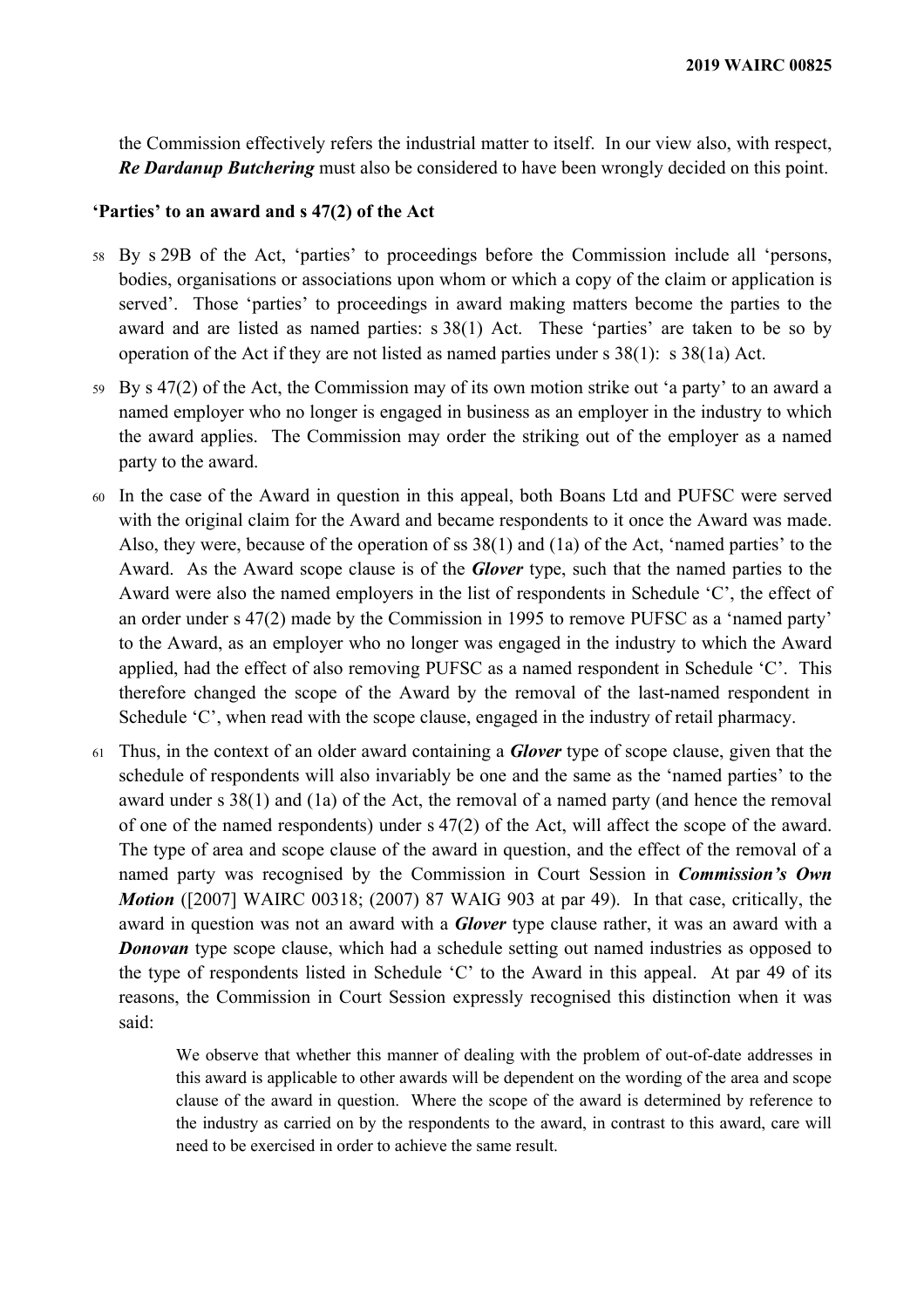- <sup>62</sup> We note also, as pointed out by the appellants in their submissions, that s 40 of the Act dealing with applications to the Commission to vary an award, is expressly subject to s 29A of the Act. No such provision is contained in s 47, or for that matter, s 40B of the Act.
- <sup>63</sup> Therefore, for the foregoing reasons, we consider the learned Commissioner's acceptance of the Union's and Minister's submissions in relation to the application of s 29A to s 47 proceedings to be erroneous. The removal of PUFSC in 1995, as the last-named respondent to the Award to be engaged in the retail pharmacy industry, had the effect of removing that industry from the scope of the Award from that time. This was the legal consequence of the events as they then occurred. Contrary to the submissions of the Union, whether this was the express intention of the parties at that time, is not relevant to the determination of this question. The relationship between the terms of cl  $3 -$  Scope and Schedule C of the Award, on the established authorities is that they are, as pointed out by the appellants in their submissions at first instance (see tab 7(c) AB) "legally indivisible concepts". The latter is determined by the former. Also, for the reasons advanced by the appellants on this appeal, there is in our view, no substance to the Union's contention that in some way, the April 1995 s 47 order of the Commission to delete PUFSC was merely an administrative step, with no legal consequences.

#### **Failure to deal with submissions**

- <sup>64</sup> The final point raised by the appellants is that the learned Commissioner did not deal with their further submissions on the effect of the Commission's September 1995 order, that to replace Schedule 'C' of the Award in its entirety, put beyond doubt the question of whether the Award no longer applied to the retail pharmacy industry.
- <sup>65</sup> It is the case that the learned Commissioner did not consider and deal with this line of argument. It may well be that she did not consider that this needed to be dealt with because of her view that the seemingly only relevant list of respondents was that in existence at the time when the award was first made. However, the learned Commissioner ought to have considered the matter. The application leading to the September 1995 order was made under s 40 of the Act by the Union. It did not, by its terms, seek to extend the scope of the Award to add any employer engaged in an industry to which the Award did not previously apply. However, and importantly, no employer engaged in the industry of retail pharmacy was included in the new list of respondents in the new Schedule 'C'. In our view, this put beyond doubt the earlier variation to the award to remove PUFSC as the sole respondent carrying on that industry.
- <sup>66</sup> For the foregoing reasons, we would uphold the appeal and vary the decision of the Commission at first instance. We are of the opinion, as required by s 49(6a) that the Full Bench is able to make its own decision on the matter and that it is not necessary to remit the matter to the Commission. We would declare that the Award does not apply to the industry of retail pharmacy as carried on by Boans Ltd or PUFSC.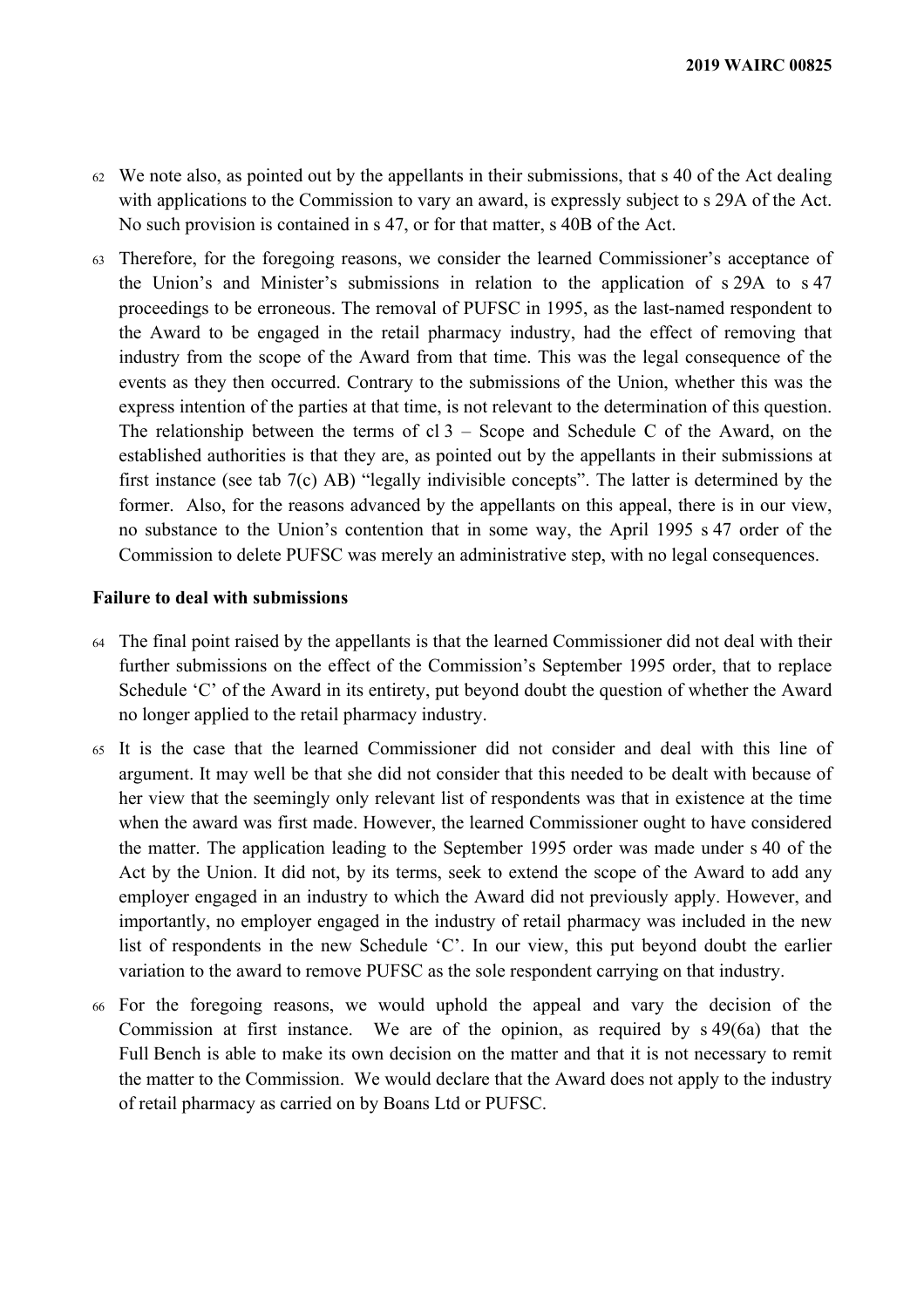- <sup>67</sup> We have noted that the Award makes references to chemists shops and pharmacies in provisions which have become obsolete given that the Award does not apply to those shops. It may be that the presence of those other clauses causes confusion.
- 68 We invite the parties' submissions, within 21 days, as to whether, in accordance with  $s \cdot 46(1)(b)$ and 49(6) of the Act, we should now, by order, vary the Award to remedy what might be described as the defect of having those provisions remain in the award.

## **WALKINGTON C**

- <sup>69</sup> The grounds of appeal, background, evidence and findings at first instance are set out in the reasons for decision of the Chief Commissioner and the Senior Commissioner at [1] - [15].
- <sup>70</sup> The Appellants say the Commission erred in fact and law in deciding (including at [32], [68] and [82] - [84]) that the *Shop and Warehouse (Wholesale and Retail Establishments) State Award 1977* (**Shop Award)** covered the retail pharmacy industry. They say the Commission should have found that, on a proper construction, cl 3 of the Shop Award determined the Shop Awards' scope be reference to the industries relevantly carried on by the list of respondents. The relevant paragraphs referred to in Ground 1 of FBA 2 of 2019, Pharmacy Guild of Western Australia and Ground 2 of FBA 3 of 2019 Samual Gance (ABN 50 577 312 446) t/as Chemist Warehouse Perth, in of the Reasons for Decision are:
	- [32] Construing the Shop Award as a whole and giving its words, in particular those of cl 40, their ordinary meaning, I consider the Shop Award is intended to cover the retail pharmacy industry.
	- [68] I do not agree with Chemist Warehouse that a strict grammatical interpretation of cl 3 should be adopted when interpreting scope. The language used by the parties to the Shop Award is not the sole determinant of the Shop Award's legal effect in relation to scope.
	- [82] The Shop Award has always applied to the retail pharmacy industry and continues to apply to it.
	- [83] For these reasons, the answer to the question is 'yes'
	- [84] The Commission declares *The Shop and Warehouse (Wholesale and Retail Establishments) State Award 1977* as varied applies to workers employed in any calling or callings mentioned in the award in the retail pharmacy industry and to.
- <sup>71</sup> The appellants assert that the Award no longer extends to the pharmacy industry because the named respondents to the Award in Schedule C no longer contain a respondent engaged in the pharmacy industry. They say the Commission should have found that, on a proper construction, cl 3 of the Shop Award determined the Shop Awards' scope by reference to the industries relevantly carried on by the current list of respondents found in Schedule C.
- <sup>72</sup> The scope clause of the award is cl 3 of the Shop Award and states: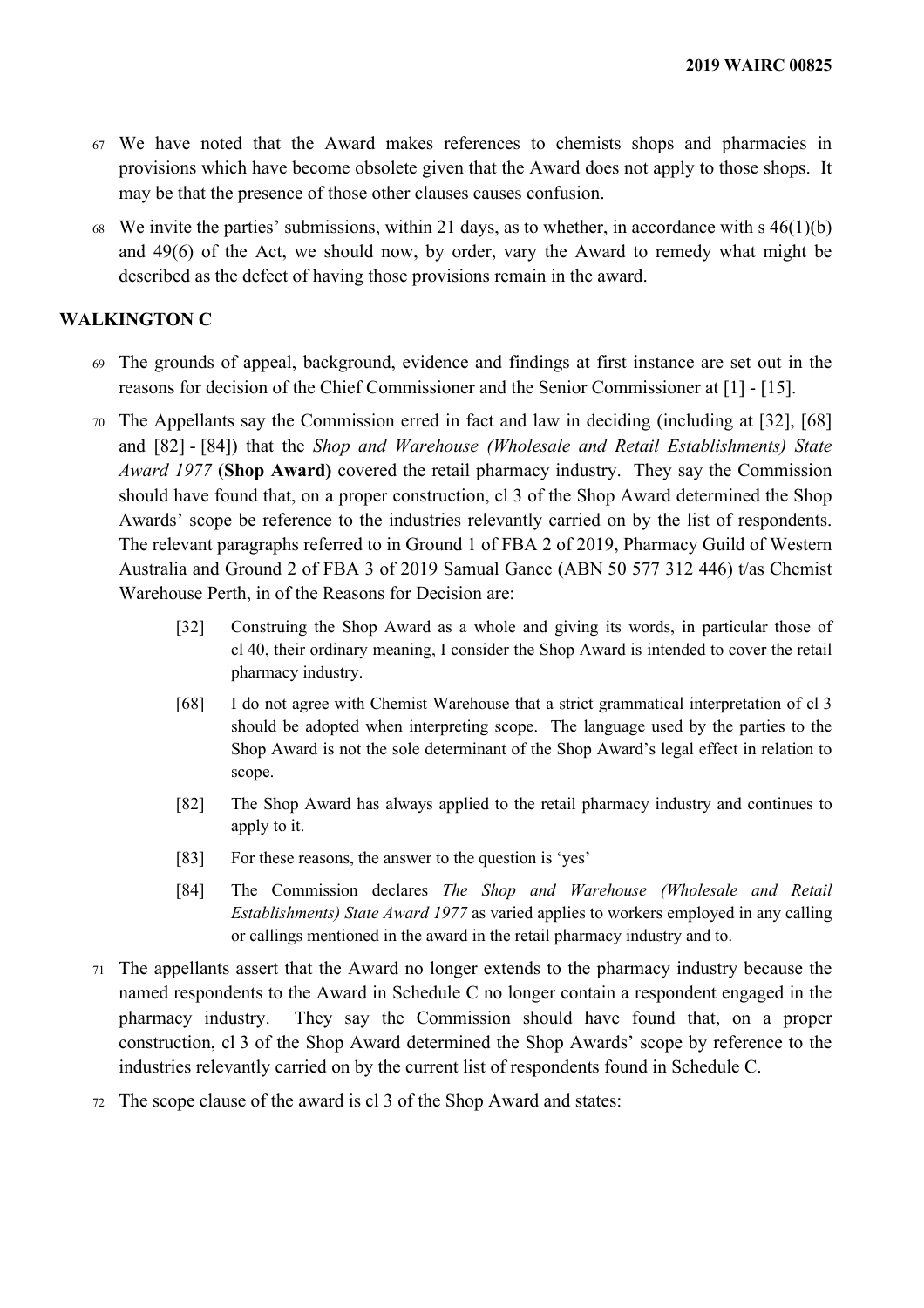This award shall apply to all workers employed in any calling or callings herein mentioned in the industry or industries carried on by the Respondents named in Schedule "C" and to all employers employing those workers.

- <sup>73</sup> It is not a contest that the award was and is a 'common rule' award in accordance with s 37(1) of *Industrial Relations Act 1979* (WA) (the Act) and that it is a "Glover" type of clause and explained in [18] – [21] of the Chief Commissioner's and Senior Commissioner's reasons for decision.
- <sup>74</sup> The Appellants say that the interpretation of the scope of the awards is to be determined by reference to cl 3, the Scope Clause, of the Shop Award and by identification of the industries carried on by the respondents presently named by reference to their common objects at the date of the award. That is, the Commission ought to look to the industries at the date the award was made and at respondents currently named. They say the task of the Commission is limited to interpreting cl 3 and its text, and the Commission erred in finding ambiguity exists, where none exists, and then considering text of the whole of the award and extrinsic material.

## **Principles**

- <sup>75</sup> The relevant legislation is s 37(1) of the Act which provides that an award has effect according to its terms and by subsection (4) remains in force until cancelled, suspended, or replaced under this Act:
	- 37. Effect, area and scope of awards
		- (1) An award has effect according to its terms, but unless and to the extent that those terms expressly provide otherwise it shall, subject to this section –
			- (a) extend and bind
				- (i) all employers employed in any calling mentioned therein in the industry or industries to which the award applies; and
				- (ii) all employers employing those employees:

and

- (b) operate throughout the State, other than in the areas to which section 3(1) applies.
- *[(2), (3) deleted]*
- (4) An award, and any provision of an award, whether or not it has been made for a specified term, shall, subject to any variation made under this Act, remain in force until cancelled, suspended, or replaced under this Act unless, in the case of an award or a provision made for a specified term, it is expressly provided that the award or the provision, as the case may be, shall cease to operate upon the expiration of that term.
- <sup>76</sup> An award has effect "according to its terms" and is to be interpreted applying the same principles that are applied in Courts of law for the construction of deeds, instruments and statues as established by the Western Australian Industrial Appeal Court in *Norwest Beef*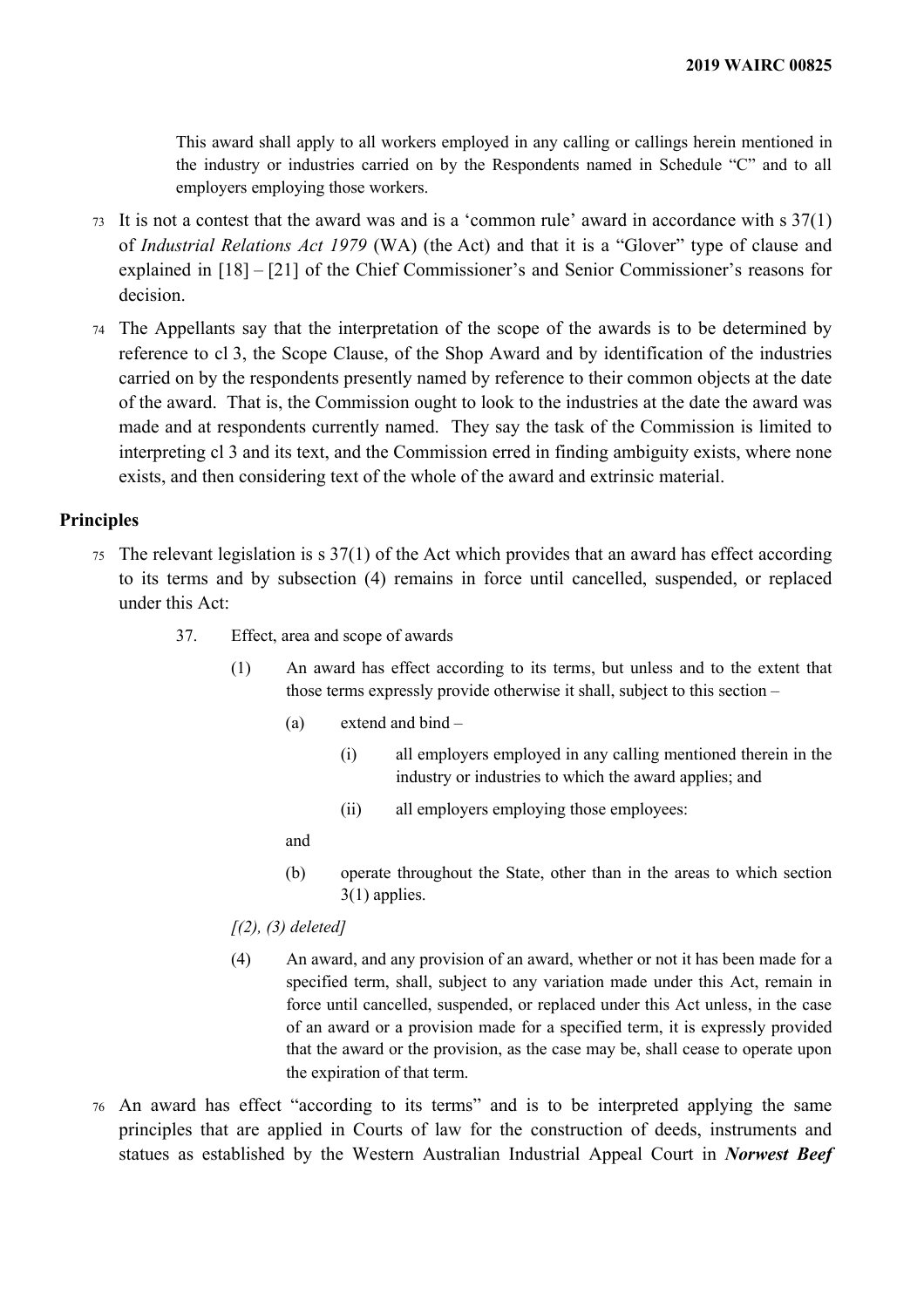*Industries Limited and Derby Meat Processing Co Ltd v West Australian Branch, Australian Meat Industry Employees Union, Industrial Union of Workers, Perth* (1984) 64 WAIG 2124.

<sup>77</sup> The Full Bench of this Commission set out the principles to be applied when interpreting an award in *The Australian Rail, Tram and Bus Industry Union of Employees, West Australian Branch v Public Transport Authority of Western Australia* [2017] WAIRC 00830 [83]; (2017) 97 WAIG 1689:

> the Commission's task pursuant to s 46 of the Act is to determine the objective intention of the parties to the Award as it is embodied in the words they have used.

and at [79] citing *Re Harrison: Ex parte Hames* [2015] WASC 247 Smith AP, as she was then, with Scott CC agreeing, set out the principles to be adopted when undertaking the tasks of interpreting an Award:

The general principles relevant to the proper construction of instruments are well-known. In summary:

- (1) the primary duty of the court in construing an instrument is to endeavour to discover the intention of the parties as embodied in the words they have used in the instrument;
- (2) it is the objectively ascertained intention of the parties, as it is expressed in the instrument, that matters; not the parties' subjective intentions. The meaning of the terms of an instrument is to be determined by what a reasonable person would have understood the terms to mean;
- (3) the objectively ascertained purpose and objective of the transaction that is the subject of a commercial instrument may be taken into account in construing that instrument. This may invite attention to the genesis of the transaction, its background and context;
- (4) the apparent purpose or object of the relevant transaction can be inferred from the express and implied terms of the instrument, and from any admissible evidence of surrounding circumstances;
- (5) an instrument should be construed so as to avoid it making commercial nonsense or giving rise to commercial inconvenience. However, it must be borne in mind that business common sense may be a topic on which minds may differ; and
- (6) an instrument should be construed as a whole. A construction that makes the various parts of an instrument harmonious is preferable. If possible, each part of an instrument should be construed so as to have some operation (*Electricity Generation Corporation v Woodside Energy Ltd* [2014] HCA 7; (2014) 251 CLR 640.
- <sup>78</sup> At [77] Smith AP citing *United Voice WA v Director General, Department of Education* [2013] WAIRC 00053; (2013) 93 WAIG 80 at [53] further explained the approach to be adopted when construing the intention of the parties:

In that matter, Beech CC and I observed that [52]:

To construct the intention of the parties, regard must be had to the principles that apply to the construction of contracts: *Short v F W Hercus Pty Ltd* [1993] FCA 51; (1993) 40 FCR 511, 518 - 519 (Burchett J); *Construction, Forestry, Mining and Energy Union v John Holland*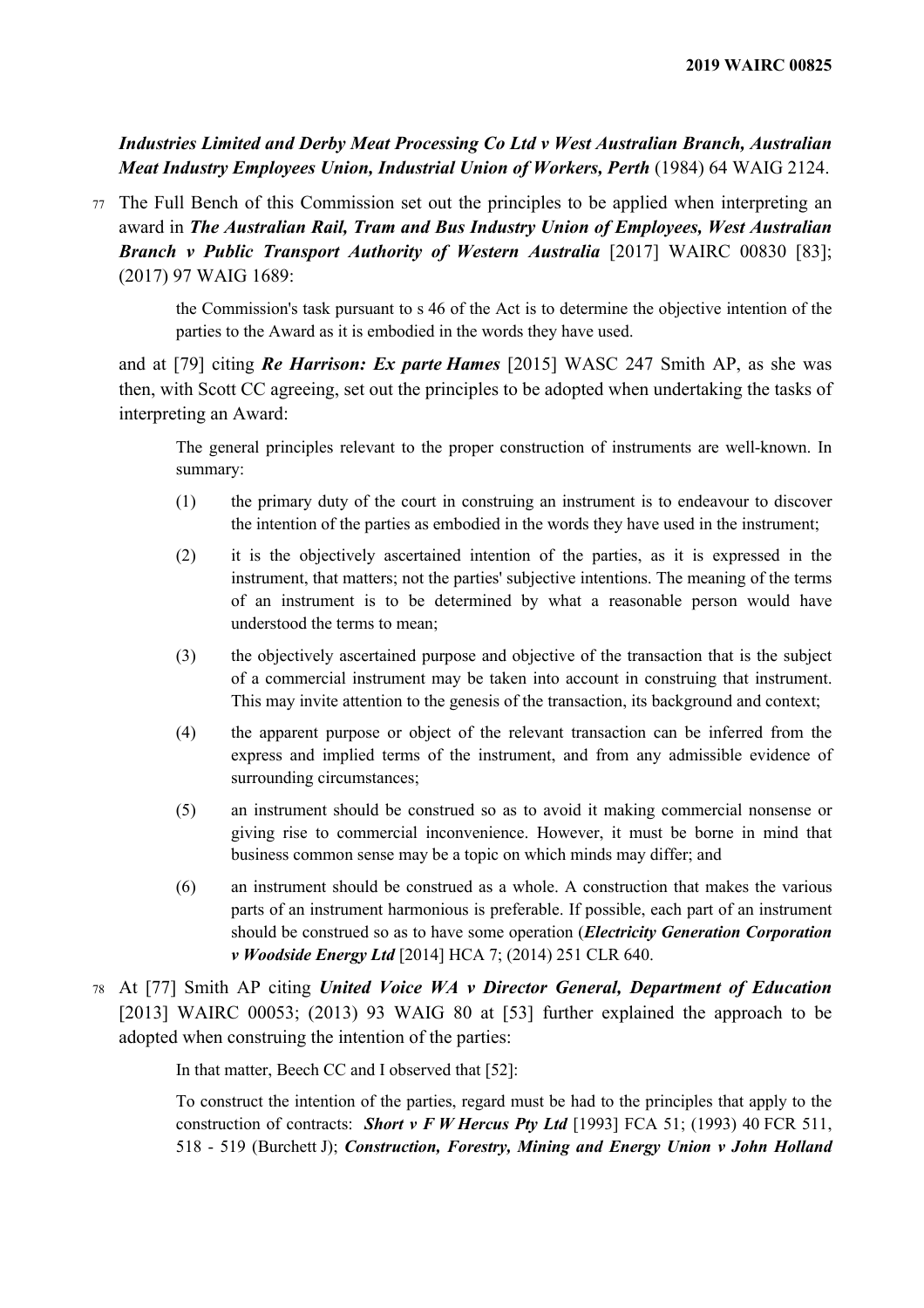*Pty Ltd* [2010] FCAFC 90; (2010) 186 FCR 88 [90] - [96] (Logan J). Importantly, regard cannot be had to the actual intention of parties or their expectations. Evidence of such matters is usually inadmissible: *Codelfa Construction Pty Ltd v State Rail Authority of New South Wales* (1981-1982) 149 CLR 337, 352 (Mason J). Ascertaining the presumed intention of the parties requires the objective determination of what a reasonable person would have understood the contract (in this matter the 2010 agreement) to mean, *as at the date that it was made*, taking into account the object of the contract and the surrounding circumstances known to the parties: *Maggbury Pty Ltd v Hafele Australia Pty Ltd* [2001] HCA 70; (2001) 210 CLR 181 [11]. (my emphasis).

- <sup>79</sup> The Industrial Appeal Court considered the interpretation of a similar clause to that in the current matter, in *Glover* and held that that the scope of an award requires a finding "*as to the industry carried on by the named respondents as at the date of the award*". This case concerned the finding of the industries carried on by the named respondents and the effect of the respondents ceasing operations in one industry or commencing operations in another industry.
- <sup>80</sup> Subsequently, the Industrial Appeal Court in *Freshwest* further considered the approach to be adopted when determining the industries for an award with a similar scope clause to that in this matter. Franklyn J [1748] set out the nature of the fact-finding enquiry to be made to identify the industries:

For the industries to which it applies to be determined with certainty – an essential to any award – it is necessary, in the absence of clear intention to the contrary, to define them by what they were at the date of the award. That is the industry of which the parties to the award were speaking. That does not mean that any variation in the conduct of a named respondent's industry changes the nature of that industry.

…

The enquiry must be directed to the industries carried on by the respondents to the award and at the time of the making of the award. That this is so gains support, if it is necessary, from the provisions of s 38(3) - which provides that where an employer is added subsequent to the making of an award as a named party thereto and is engaged in an industry to which the award did not previously apply, the resulting variation to the scope of the award is expressly limited to that employer – and  $s$  47(2) which provides for the striking out of a named employer as a named party to the award if he is no longer carrying on business as an employer in the industry to which the award applies or for any other reason is not bound thereby.

### **Consideration**

<sup>81</sup> The appellants say that *Glover* and *Freshwater*, properly understood, are authorities for the contention that it is the industry at the date of the award and not the respondents; that it is, the respondents are those at the date of enquiry. In both of those cases the question to be ascertained concerned the specific industries and the question of the currency or otherwise of the named respondents was not a question to be answered nor was it specifically addressed. The question of the industry was answered by applying the principles that apply to the interpretation of awards as set out above.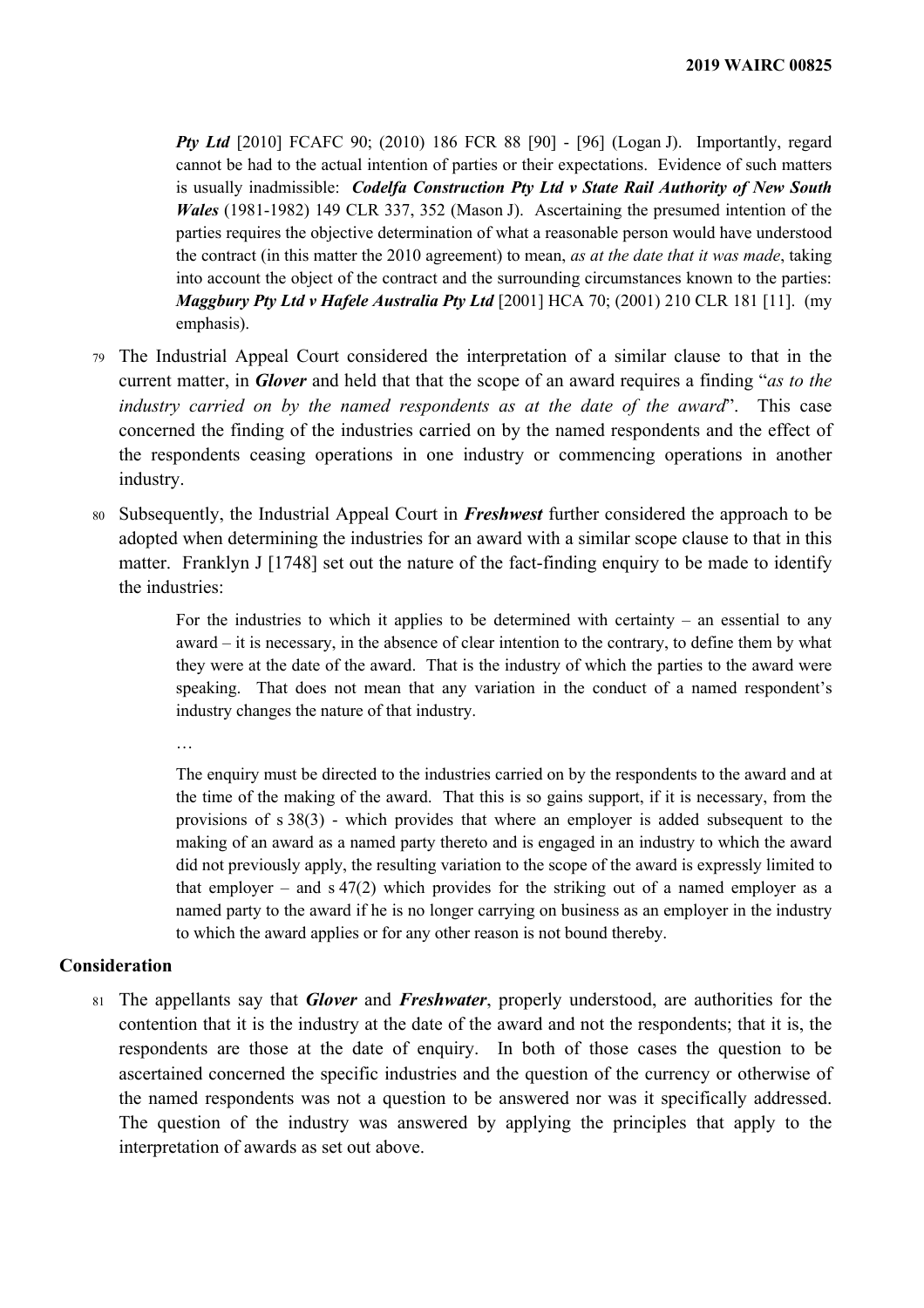- <sup>82</sup> I find that the learned Commissioner correctly applied the principles of interpretation of awards and found that this required an inquiry or fact finding of the respondents at the time the award was made at [66]. That is, the answer to the question concerning the scope of the award and the employees it applies to with respect to the industry undertaken by respondents is answered by a factfinding enquiry of the respondents at the time the award was made. The objective intention of the parties found in the words used in the scope clause and its reference to respondents at the time the award was made was that they intended the award to have a practical application of a common rule award to certain industries including the retail pharmacy industry.
- <sup>83</sup> The appellants contends that the "and" in the sentence of Franklyn J in *Freshwest* at (1748) of 'The enquiry must be directed to the industries carried on by the respondents to the award *and* at the time of the making of the award' (my emphasis) is significant in that it results in a different relevant date being applied by using the current named respondents and using the activities being undertaken by the respondents at the time of the award being made. I am not persuaded that the use of the conjunction "and" is to be read as the appellants contend. The sentence reads as requiring the enquiry "at the date of the award" applying to both the activities and the respondents. I do not find the learned Commissioner erred in finding that at [66] "the qualification 'at the date of the award' applies to the respondents *and* their activities".

## **Ambiguity**

<sup>84</sup> The Appellants contend that the Commissioner at first instance erred in considering clauses in the Award other than the "Scope Clause", cl 3. The Appellant (FBA 3 of 2019) says that ambiguity means that the award provision must be capable of more than one meaning and this requires that an analysis of the industries of the respondents listed in Schedule C must be capable of more than one outcome for cl 3 of the Shop Award to be ambiguous.

## **Principles**

- <sup>85</sup> In *McCourt v Cranston* [2012] WASCA 60 at [24], Pullin JA defined 'ambiguity' as "*ambiguity is to be found when an instrument is genuinely capable of two meanings or is susceptible of more than one meaning or difficult to understand.*" Similarly, in *Hancock Prospecting Pty Ltd v Wright Prospecting Pty Ltd* [2012] WASCA 216 at [77]: Ambiguity *maybe found where the scope or application of an instrument is doubtful*: *Bowrell v Goldsborough, Mort & Co Ltd* (1905) 3 CLR 444, 456-457*.* Ambiguity is not confined to grammatical or syntactical ambiguity.
- <sup>86</sup> In *The Chief Secretary and The Hospital Employees' Industrial Union of Workers of W.A. (Coastal Branch)* (1931) 11 WAIG 105 at (106) the predecessor of the Commission, the Court of Arbitration considered the task of interpretation of an award:

A perusal of section 88 of the Act (precursor to s 46) above quoted will show that in an interpretation case this Court is exercising not only its judicial but also its arbitral functions, and consequently where there is in an award any doubt or uncertainty or ambiguity as to any of its provisions, or when there has been an accidental omission or where something has been inserted in error, the Court is entitled to look into the whole of surrounding circumstances and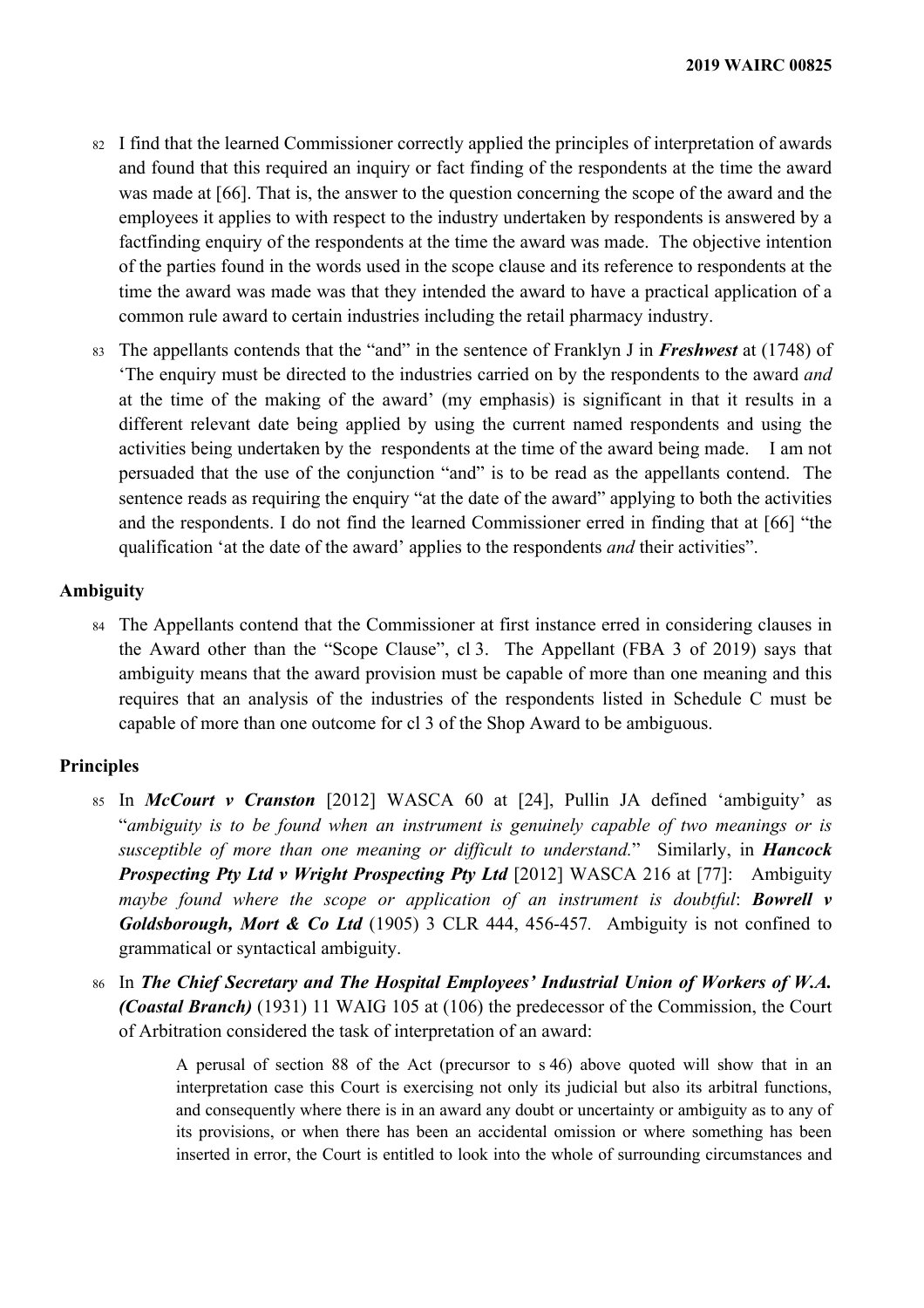explore what avenues it may deem necessary even to the extent, where desirable, of appointing experts to investigate and report, in order to ascertain the true intention and to remedy a defect in the award…

### **Consideration**

- <sup>87</sup> When "ambiguity" is not limited to a conclusion that the text is capable of two meanings and is also given to the situation where the instrument is difficult to understand or there is doubt over its application the reasons the learned Commissioner found that the Shop Award was ambiguous are evident. The deletion of respondents in accordance with one power of the Commission having created uncertainty and doubt for the effect of the award required the interpretation of the award. Having found ambiguity the Commissioner then considered the whole of the award, in line with the principles established for interpretation of awards, finding that the inclusion of clauses relevant to the retail pharmacy industry supported the contention that the scope of the award had effect and applied to the retail pharmacy industry.
- <sup>88</sup> I find the learned Commissioner was not in error in finding the award was ambiguous and therefore the whole text of the award, it's history and extrinsic materials was available to be considered.
- <sup>89</sup> For the foregoing reasons I would dismiss Ground 1 of FBA 2 of 2019 and Ground 2 of FBA 3 of 2019.

## **Ground 2 in FBA 2 of 2019 and Ground 3 in FBA 3 of 2019**

<sup>90</sup> In relation to Ground 1 (FBA 2 of 2019) and Ground 2 (FBA 3 of 2019) the appellants say there was a further error (Ground 2 in FBA 2 of 2019 and Ground 3 in FBA 3 of 2019) in that the Commission failed to give adequate reasons for deciding (at [32]) that the Shop Award was intended to cover the retail pharmacy industry.

## **Principles**

- <sup>91</sup> The Full Court of the Supreme Court of Western Australia set out the principles to be applied for reasons for decisions in *Mount Lawley Pty Ltd v Western Australian Planning Commission* [2004] WASCA 149:
	- 27 Where there is a right of appeal, the reasons must be sufficient to give effect to that right. The basis for the decision must be apparent, as otherwise the losing party cannot know whether there has been a mistake of law or of fact. Just what that will involve depends upon the nature of the case. Some cases turn upon a simple contest of credibility between two witnesses. Others involve detailed and complex factual and legal issues requiring close reasoning and analysis.
	- 28 Reasons need not be lengthy and elaborate: *Re Powter; Ex parte Powter;* (1945) 46 SR (NSW) 1 at 5; *Beale* at 443; nor do they need to refer to all the evidence led in the proceedings: *Mifsud v Campbell* (1991) 21 NSWLR 725 at 728. However, relevant evidence should be referred to (albeit not necessarily in detail) and, where there is conflicting evidence of significance to the outcome, both sets of evidence should be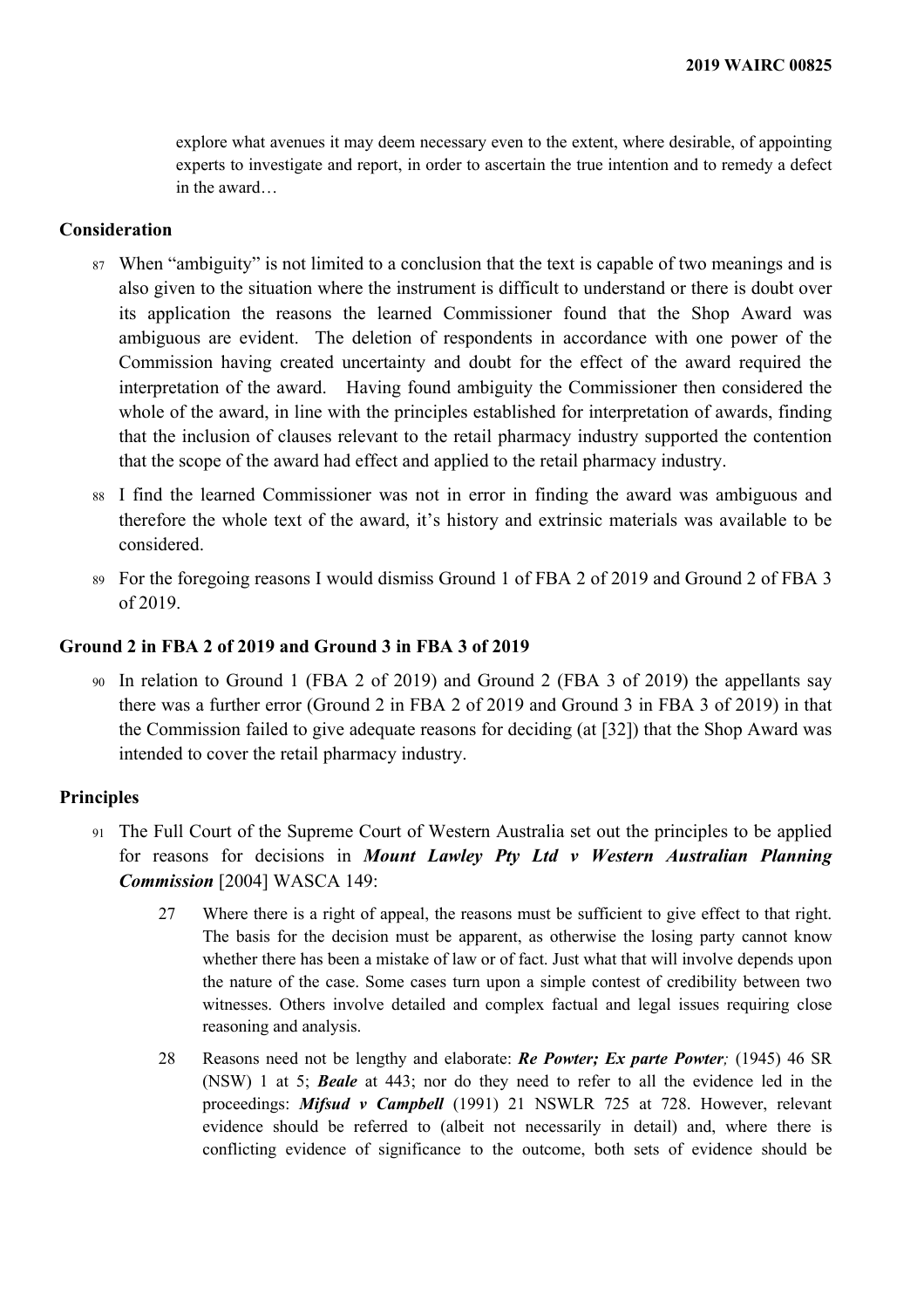referred to. Where one set of significant evidence is preferred over another, the trial judge should set out findings sufficient to explain why: *Beale* at 443. Similarly, where a dispute involves a form of "intellectual exchange, with reasons and analysis advanced on either side", the judge "must enter into the issues canvassed before him and explain why he or she prefers one case over the other": *Flannery* at 382.

29 Inadequacy of reasons does not necessarily amount to an appealable error. An appeal court will only intervene when no reasons have been given in circumstances in which they were required, or when the inadequacy is such as to give rise to a miscarriage of justice: *Beale* at 444. Nor does an appealable error arising from inadequate reasons necessarily result in a new trial. The appeal court is entitled to consider the matter and, if it can do so (where, for example, only one conclusion is reasonably open on the available evidence), it may itself decide the matter: *Beale* at 444.

## **Consideration**

- <sup>92</sup> The learned Commissioner outlined the submission of the parties in [15] through to [25] and then set out her application of the principles of award interpretation as it applied to the Shop Award in [26] to [31] and then set out her conclusion at [32], [33] and [34]. Subsequently the Commissioner sets out her preference for one competing position over the other, along with her reasons, at [61] to [70]. The reasons for decision, whilst they may not have been set out in the same manner and order of the submissions the Appellants had argued at first instance, do provide the basis for the decision and I consider they are adequate in the terms established in *Mount Lawley Pty Ltd v Western Australian Planning Commission*.
- <sup>93</sup> For these reasons I would dismiss Ground 1 and Ground 2 of FBA 2 of 2019 and Ground 2 and Ground 3 of FBA 3 of 2019.

# **Ground 3 of FBA 2 of 2019 (Ground 4 of FBA 3 of 2019) and Ground 4 of FBA 2 of 2019 (Ground 5 of FBA 3 of 2019)**

- <sup>94</sup> The Appellants contend that the Commission's order under s 47 of the Act made in 1995 had the effect of changing the scope of the award and the learned Commissioner erred in law in deciding that
	- (a) section 29A of the Act required certain steps to occur in order to vary the scope of the Shop Award (at [70] and [71]); and in the absence of such steps being taken
	- (b) the Commission goes no further than removing a listed respondent, with the consequence that an order under s 47 does not have the effect of removing an industry, thereby reducing an award's scope (at [73]).
- <sup>95</sup> The Appellants further ground in a similar vein is that the Commission erred in fact and law in deciding (at [75]) that the 1995 order made under s 47 of the Act did no more than remove PUFSC as a listed respondent to the Shop Award, with the consequence that the retail pharmacy industry continued to be an industry to which the Shop Award applied. The Commission should have found that PUFSC was removed as a listed respondent with the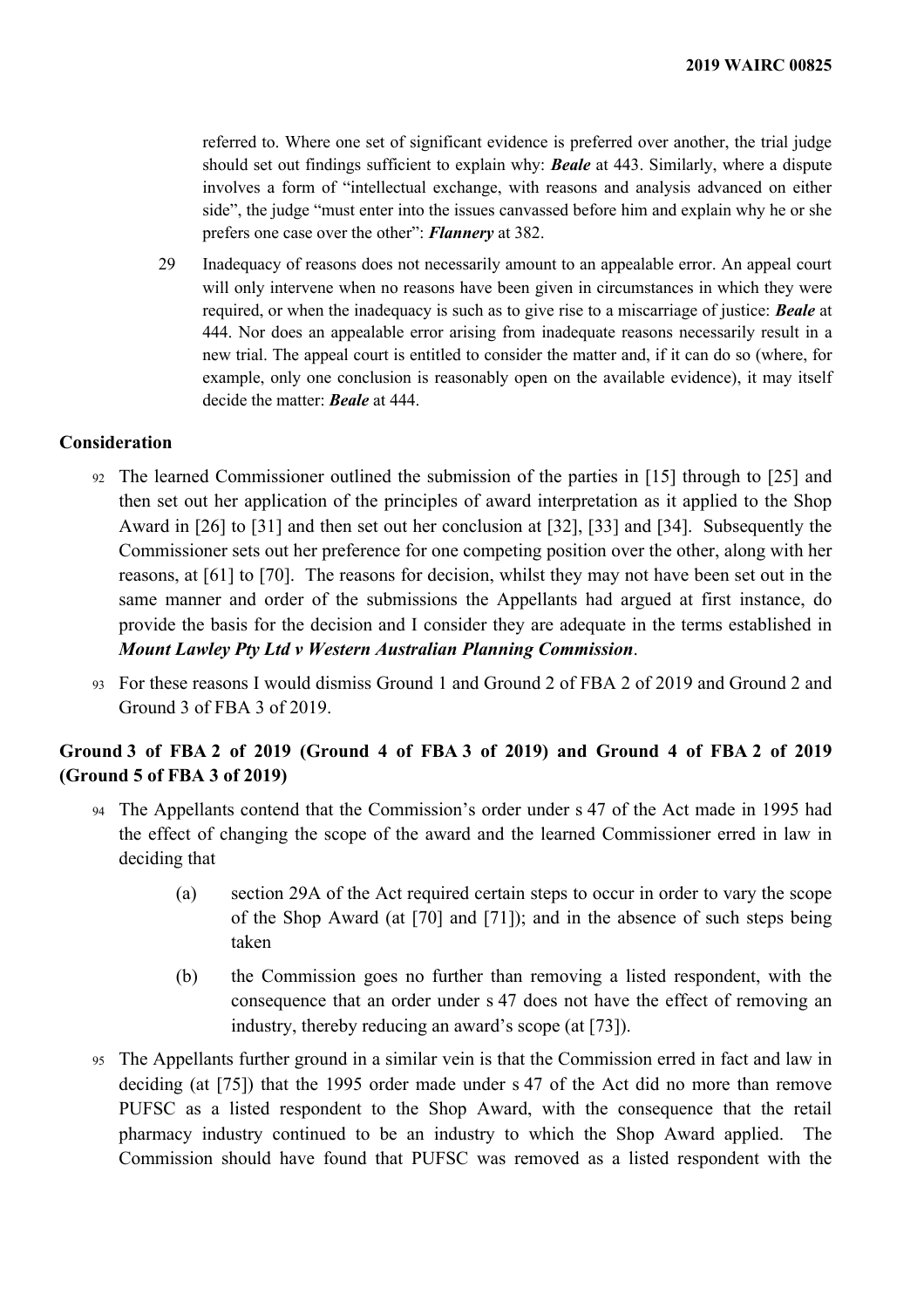consequence that, on a proper construction of its terms, the Shop Award thereafter ceased to apply to the retail pharmacy industry.

### **Principles**

- <sup>96</sup> Section 37 of the Act set out at [16] and [75], provides that the cessation of the application of common rule to a specified industry or industries requires the amendment of existing provisions, or the insertion of new provisions, to "expressly provide otherwise" (s 37(I)). The phrase "expressly provide otherwise" in s 37(I) was considered by the Federal Circuit Court of Australia in *Fair Work Ombudsman v D'Adamo Nominees Pty Ltd* (No. 4) [2015] FCCA 1178 [213] and held that these words required any variation seeking to unbind any industry or industries to which the award applied to have the effect of plainly, clearly or explicitly indicating the award does not apply to that industry.
- <sup>97</sup> Section 29A of the Act provides for the variation of the area and scope of the award and prescribes specific processes to be undertaken when variations to the area and scope provisions of an award are to be made. That is s 29A provides the means by which a variation to the area and scope provisions of an award will be plain, clear and explicit in indicating an award does not apply, or no longer applies, to that industry.
	- 29A. Proposed award etc., service of etc.
		- (1) Where an industrial matter has been referred to the Commission pursuant to section 29, the claimant or applicant shall specify the nature of the relief sought.
		- (1a) In this section —

**area and scope provisions** means the parts of an award or industrial agreement that relate to the area of operation and scope of the award or industrial agreement.

- (1b) Subject to subsection  $(2A)$ 
	- (a) area and scope provisions of a proposed award or industrial agreement; and
	- (b) proposed variations to the area and scope provisions of an existing award or industrial agreement,

shall be published in the required manner.

- (2) Subject to any direction given under subsection (2A), if the reference of an industrial matter to the Commission seeks the issuance of an award or the registration of an industrial agreement, or the variation of the area and scope provisions of an existing award or agreement, the Commission shall not hear the claim or application until the area and scope provisions of the proposed award or industrial agreement have, or the proposed variation has, been published in the required manner and a copy of the claim or application has been served —
	- (a) in the case of a proposed award or variation of an award, on  $-$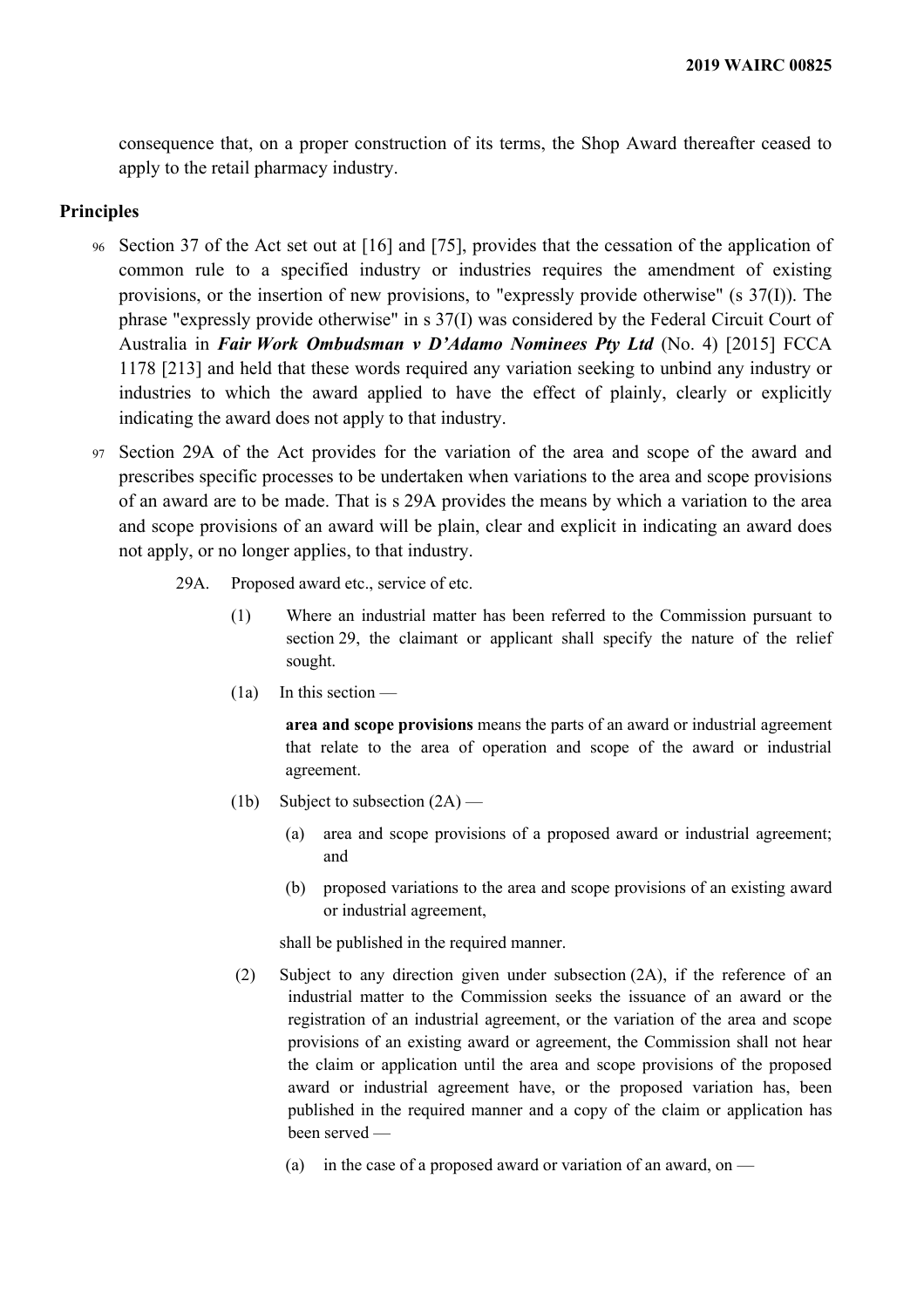- (i) UnionsWA, the Chamber, the Mines and Metals Association and the Minister; and
- (ii) such organisations, associations and employers as the Commission may direct being, in the case of employers, such employers as constitute, in the opinion of the Commission, a sufficient number of employers who are reasonably representative of the employers who would be bound by the proposed award or the award as proposed to be varied, as the case may be;
- (b) in the case of the proposed registration or variation of an industrial agreement, on UnionsWA, the Chamber, the Mines and Metals Association and the Minister.
- (2A) The Chief Commissioner may, if of the opinion that it is appropriate to do so in the circumstances, direct that the area and scope provisions of the proposed award or industrial agreement —
	- (a) need not be published in the Industrial Gazette; or
	- (b) need not be published at all.
- (2b) Nothing in subsection (2A) affects or dispenses with any requirement of subsection (2) that a copy of a claim or application be served on any person, body or authority referred to in subsection (2)(a) or (b).
- (2c) The area and scope provisions of an award may be amended under section 40A without the proposed variation having been published in the required manner.
- (3) Unless otherwise directed by the Commission, where the reference of an industrial matter to the Commission seeks the variation of an award or industrial agreement, other than a variation of the kind mentioned in subsection (2), the Commission shall not hear the claim or application until the named parties to the award or the parties to the industrial agreement, as the case requires, have been served with a copy of the claim.
- (4) Where the reference of an industrial matter to the Commission seeks the issuance or variation of an order or declaration, other than of a kind referred to in subsection (2) or (3) the Commission shall not hear the claim or application until the persons sought to be bound by the decision in the proceedings have been served with a copy of the claim or application.

*[Section 29A inserted: No. 94 of 1984 s. 19; amended: No. 119 of 1987 s. 8; No. 15 of 1993 s. 31; No. 20 of 2002 s. 115; No. 53 of 2011 s. 41 and 48.]*

- <sup>98</sup> Section 40 of the Act is a general power that permits the Commission to vary an award by adding a new provision, or by adding to, varying or rescinding an existing provision:
	- 40. Varying and cancelling awards
		- (1) Subject to subsections (2), (3) and (4) and to sections 29A and 38, the Commission may by order at any time vary an award.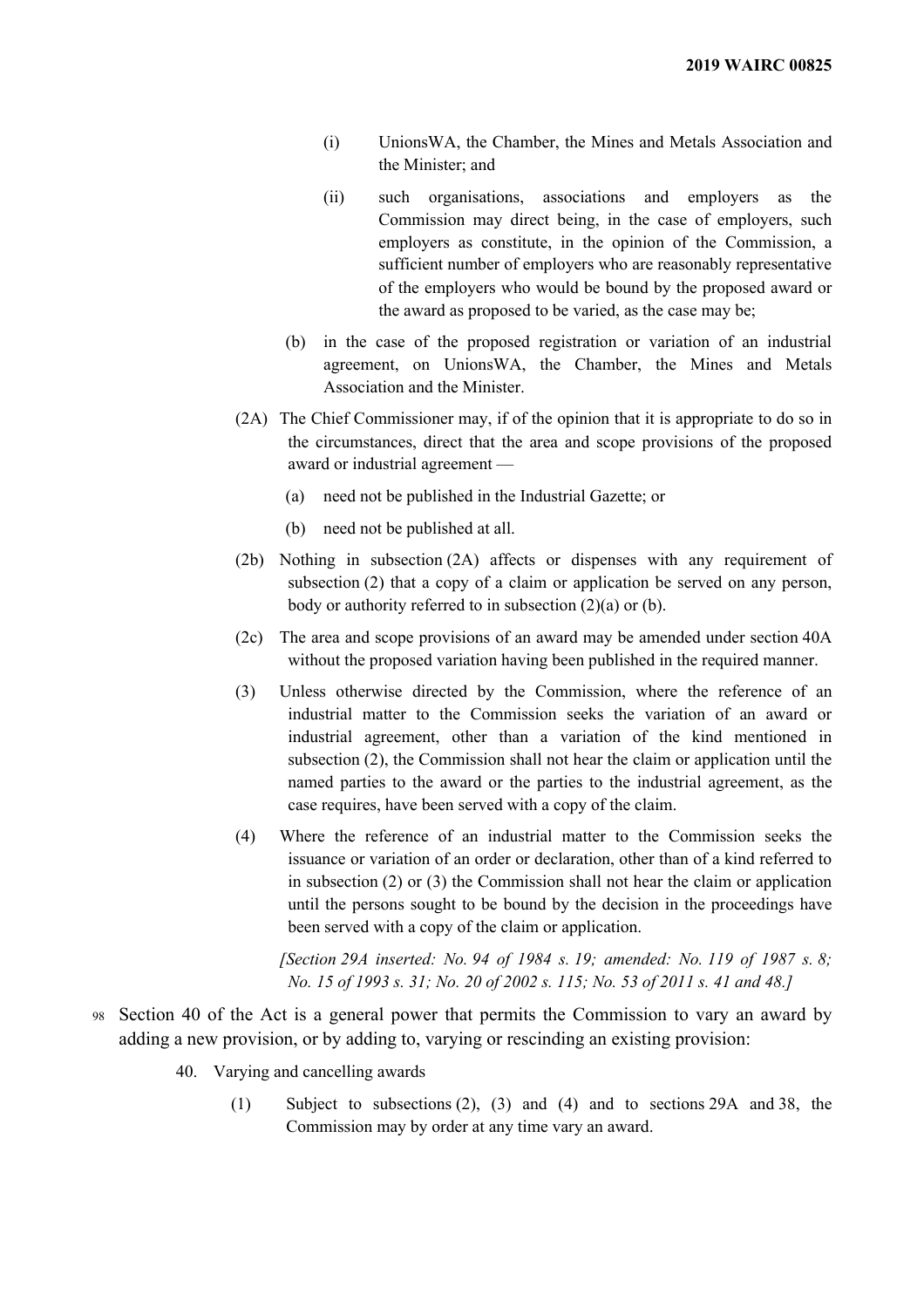- (2) An application to the Commission to vary an award may be made by any organisation or association named as a party to the award or employer bound by the award.
- (3) Where an award or any provision thereof is limited as to its duration the Commission —
	- (a) may, subject to such conditions as it considers fit, reserve to any party to the award liberty to apply to vary the award or that provision, as the case may be; and
	- (b) shall not, within the specified term, vary the award or that provision, as the case may be, unless and to the extent that —
		- (i) it is satisfied that, by reason of circumstances which have arisen since the time at which the specified term was fixed, it would be inequitable and unjust not to do so; or
		- (ii) on an application made under paragraph (a), it is satisfied that it is fair and right so to do; or
		- (iii) the parties to the award agree that the award or provision should be varied;

and

- (c) may within the specified term cancel the award if the parties to the award agree that it be cancelled.
- (4) Section 39 applies, with such modifications as are necessary, to and in relation to an order made under this section.

*[Section 40 amended: No. 94 of 1984 s. 66.]*

- <sup>99</sup> In *The Australian Workers' Union, West Australian Branch, Industrial Union of Workers; Application to vary the Concrete Masonry Block Manufacturing Award* (1981) 61 WAIG 628 *(Concrete Masonry)* the Full Bench held that s 40 of the Act that the power to vary awards is on application of a union, association or employer bound by the award.
- <sup>100</sup> Section 47 provides for the cancellation of an award where the Commission is of the opinion that there is no employee to whom the award applies. The Commission may also remove a named employer if an employer is no longer carrying on business as an employer in the industry to which the award applies.
- <sup>101</sup> Section 47 of the Act provides:
	- 47. Defunct awards etc., cancelling; employers not in business etc., deleting from awards etc.
		- (1) Subject to subsections (3), (4) and (5), where, in the opinion of the Commission, there is no employee to whom an award or industrial agreement applies, the Commission may on its own motion, by order, cancel that award or industrial agreement.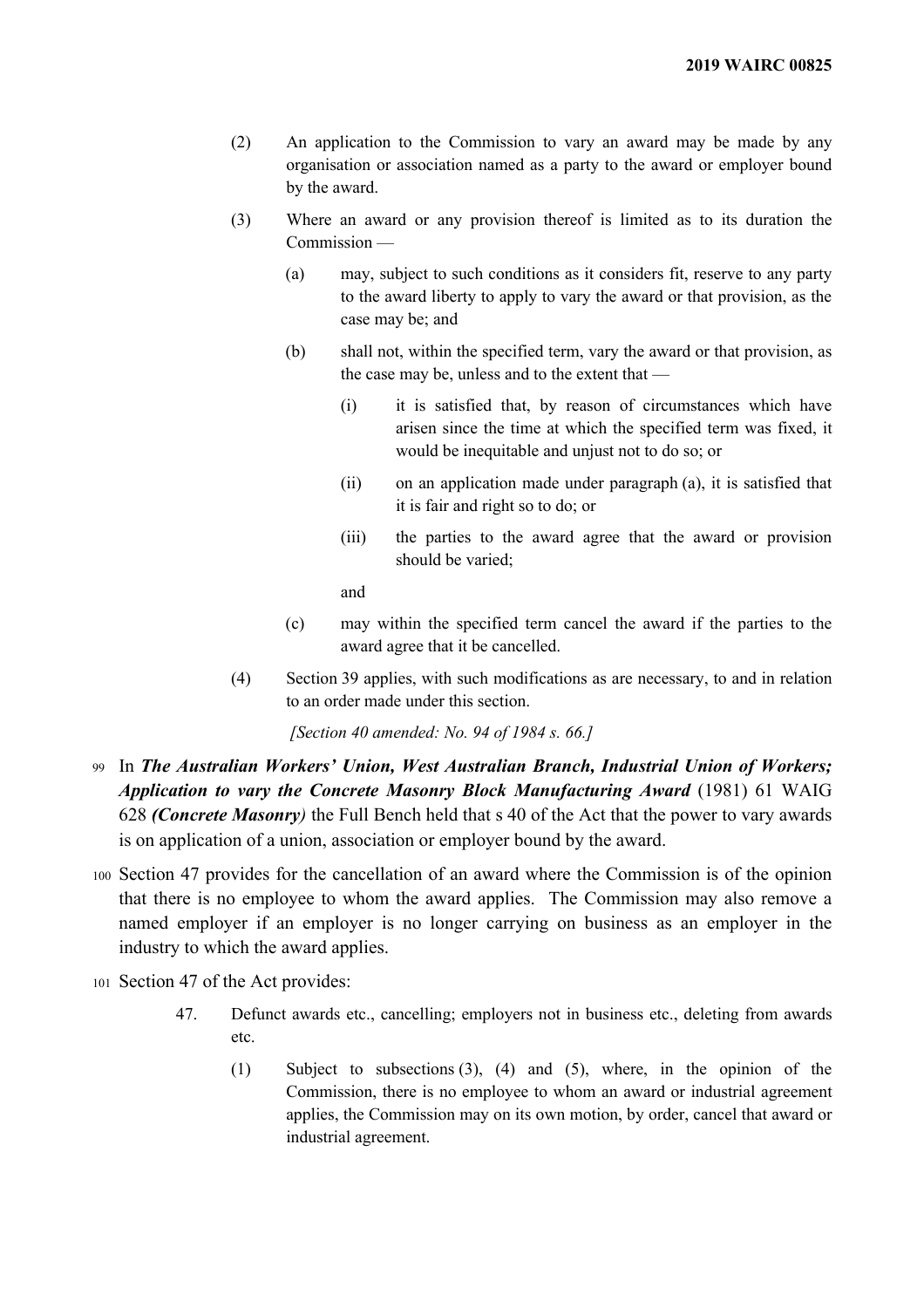- (2) Subject to subsections (3), (4) and (5), where the Commission is of the opinion that a party to an award who is named as an employer is no longer carrying on business as an employer in the industry to which the award applies or is, for any other reason, not bound by the award, the Commission may on its own motion, by order, strike out that party as a named party to the award.
- (2a) Subject to subsections (3), (4) and (5), where the Commission is of the opinion that a party to an industrial agreement is no longer carrying on business as an employer referred to in section  $41(4)(a)(ii)$  in relation to the agreement or is, for any other reason, not bound by the agreement, the Commission may on its own motion, by order, strike out that party to the agreement.
- (3) The Commission shall not make an order under subsection (1), (2) or (2a) unless before making the order —
	- (a) it has directed the Registrar to make such enquiries as it considers necessary, and the Registrar has reported on the result of those enquiries to the Commission in writing; and
	- (b) after receiving the report of the Registrar, the Commission has
		- (i) caused the Registrar to give general notice by publication in the required manner of the intention of the Commission to make the order; and
		- (ii) directed the Registrar to serve copies of the notice on such persons as the Commission may specify.
- (4) Any person may, within 30 days of the day on which the notice referred to in subsection (3) is first published, object to the Commission making the order referred to in the notice.
- (5) If the Commission does not uphold an objection to the making of the order referred to in the notice the Commission may make the order and shall, as soon as practicable thereafter, direct the Registrar to serve a copy of the order —
	- (a) where the order relates to an award, on each organisation of employees that is a named party to the award, on such other persons as are bound by the award as the Commission thinks fit, and on UnionsWA, the Chamber and the Mines and Metals Association;
	- (b) where the order relates to an industrial agreement, on each party to the agreement.

*[Section 47 amended: No. 94 of 1984 s. 28 and 66; No. 15 of 1993 s. 31; No. 1 of 1995 s. 53; No. 20 of 2002 s. 190(2) and (3); No. 53 of 2011 s. 48.]*

<sup>102</sup> The general power for the Commission to vary an award's scope is on application pursuant to s 40(1) and (2) of the Act by a party to the award or employer bound by the award, and is subject to compliance with s 29A of the Act. This involves service and notification requirement which were, and continue to be, mandatory and appealable for non-compliance.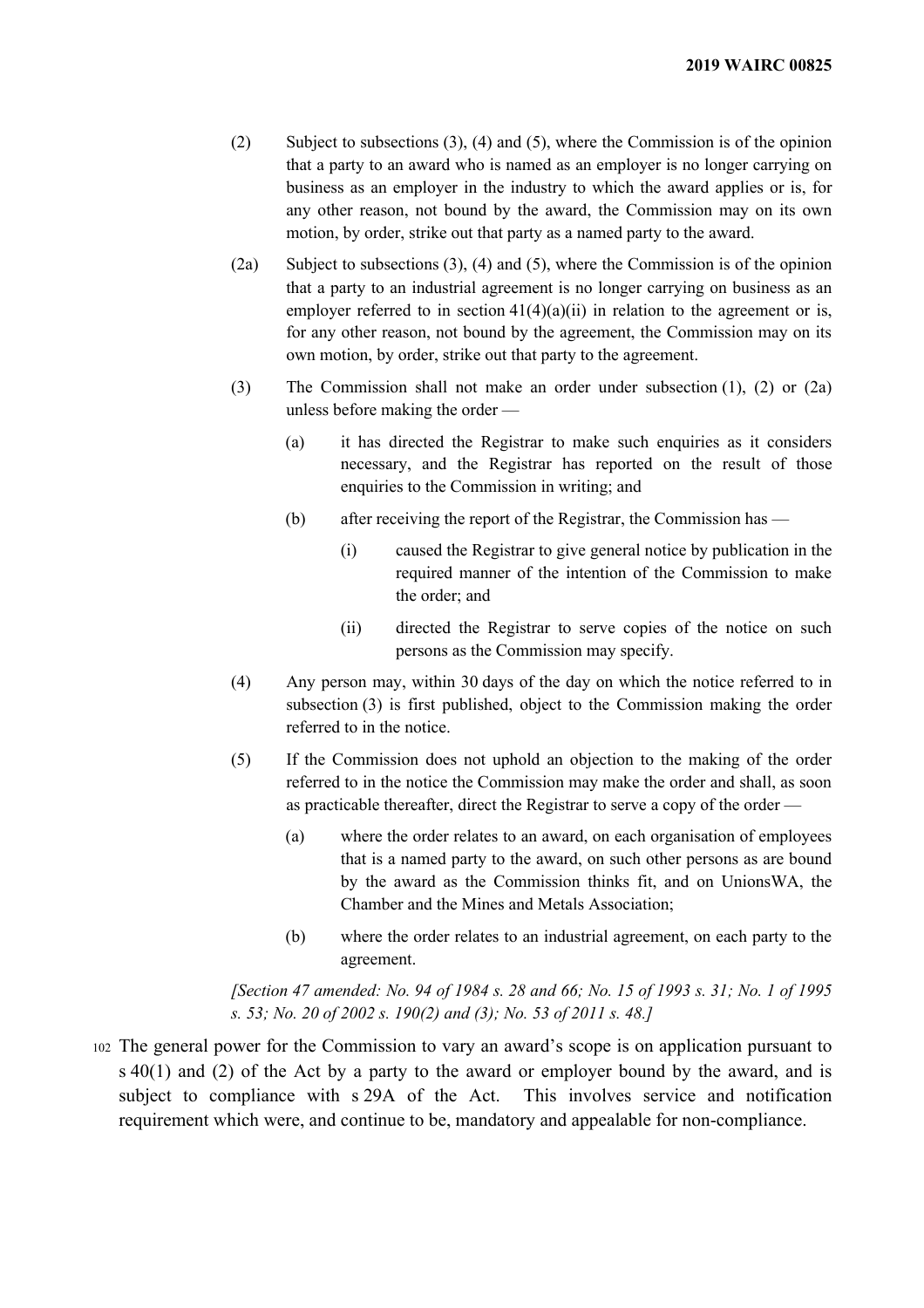<sup>103</sup> In the case of *Australasian Meat Industry Employees' Union, Industrial Union of Workers, West Australian Branch v Stewart Butchering Co Pty Ltd* (1993) 73 WAIG 1196 *(Stewart Butchering)*, an employer who was not a named respondent sought to insert a clause into the award, the *Meat Industry (State) Award, 2003* that would exempt them from the award: "This Award shall not apply to Stewart Butchering Co. Pty Ltd". The majority held the purpose and effect of the application was for the award to be varied to provide otherwise, that is, for the award to be varied to expressly provide that the award did not apply by common rule to the employer. The Full Bench quashed the Commission's initial decision to approve the variation sought because the Commission did not comply with s 29A:

> If one looks at the application on its face, what it seeks to do, quite plainly, is to seek an order which has the effect of absolving it from the binding effect of the award. The award's binding effect is contained in s 37. Section 37, by prescribing the common rule effect of awards, does so with reference to the Scope clause, because the Scope clause determines the industry or industries to which the award applies, and thus the employers and employees bound by the award.

…

We think that the words of s 37 are quite plain. The award is a common rule award until it prescribes otherwise.

#### **Consideration**

- <sup>104</sup> I agree with the determination of the learned Commissioner that in 1995 in accordance with s 47, the Commission deleted the PUFSC as a named respondent because it no longer carried on business in an industry to which the Shop Award applied and in so doing only did that and did not change the scope of the award.
- <sup>105</sup> The Pharmacy Guild submits that the decision in *Stewart Butchering*, in particular, the observation of the Full Bench at (1200) that "the exemption of a respondent, whether named or not, who would otherwise be bound by the award narrows the scope of the award" supports the contention that s 47(2) of the Act can narrow the scope of an Award because the effect of granting the application, in that matter, would have been to narrow the scope of the Award. I do not agree that this case is an authority for such an assertion. The Full Bench refers to the explicit exemption of employers, named or unnamed, who would otherwise be bound by common rule. This matter is concerned with a determination of removing a named employer who as a matter of practical reality are no longer operating in the industry. It is not explicit application or determination to exempt an employer who is bound by common rule.
- <sup>106</sup> An application to vary an award to amend the scope of an award required the application be made in accordance with s 29 and in compliance with the *Industrial Relations Commission Regulations 1985* reg 11, which required such an application to attach a statement of the persons affected by the proposed variation and the grounds for the application, and regulation 1.2(3), which, if the award applied to more than one industry and the proposed variation only sought to affect a specified industry or industries, required the application to state this.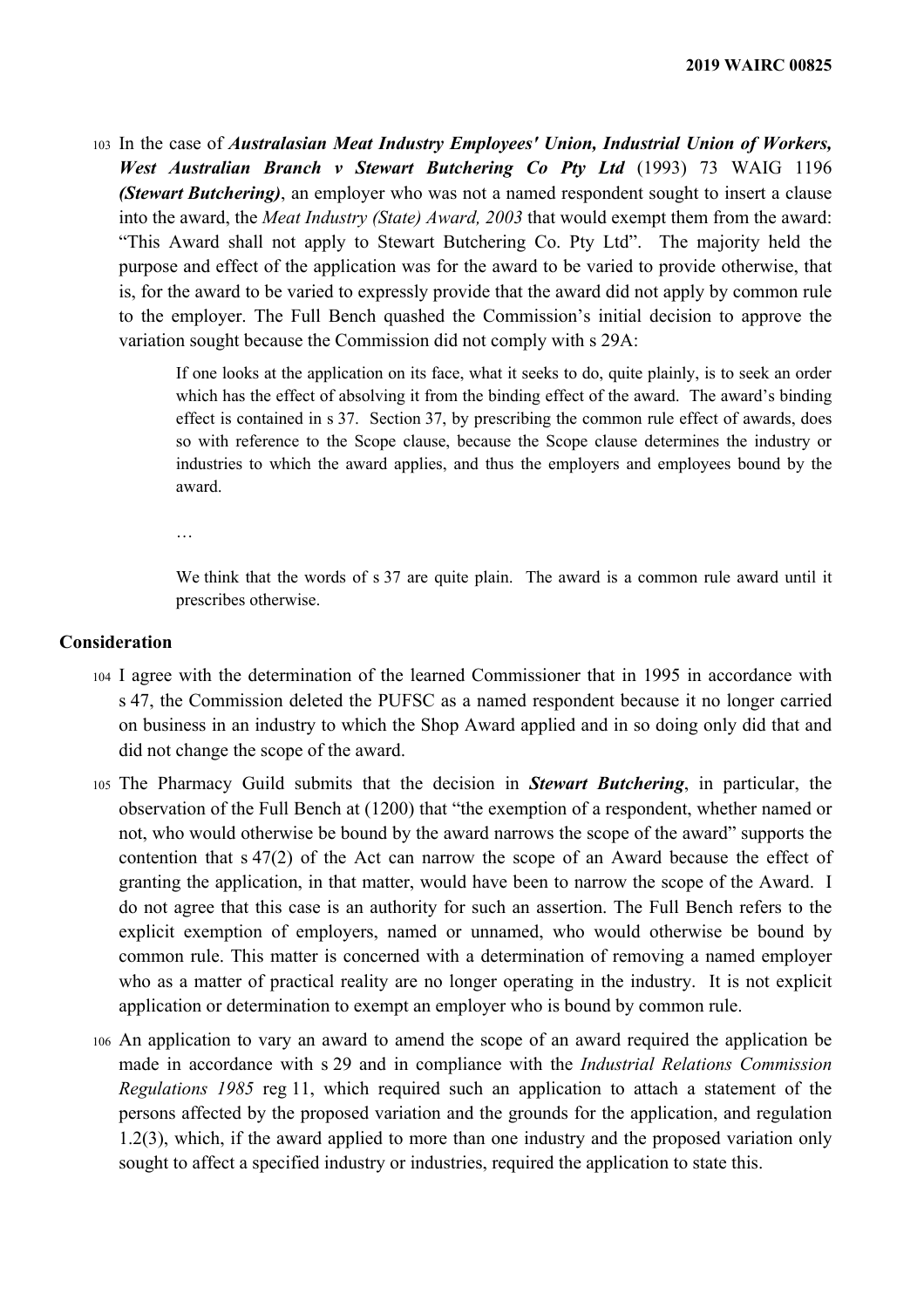- <sup>107</sup> Similar to the matter in *Stewart Butchering* a variation to the scope of an award requires that variation to be explicitly made and be made in accordance with s 29A of the award. The deletion of the named respondents was not made pursuant to s 29A and, therefore, did not vary the scope of the award.
- <sup>108</sup> It is not that Beech C acted beyond his jurisdiction; it is that the effect of his action was limited to removing the employer as a named respondent because they are no longer operated in that industry. The Commission's determination did not effect a change to the industry common rule.
- <sup>109</sup> The appellants say the observations of Gregor C. in *The Automotive, Food, Metals, Engineering, Printing and Kindred Industries Union of Workers – Western Australian Branch v Anodisers WA; Dardanup Butchering Co, Bradford Insulation* [2001] WAIRC 03164; (2001) 81 WAIG 1598 at [6] **(***Anodisers***)** are compelling in the support for their contentions that the deletion of a named respondent will result in the reduction of the scope of the award if that respondent is the only respondent engaged in that industry. I agree with the learned Commissioner reasons at [78] in finding that the *Anodisers* case was not an authority as the Commission as then constituted was not required to decide the issue before this Commission and the parties were not heard on this issue.
- <sup>110</sup> For these reasons I would dismiss Ground 3 and Ground 4 of FBA 2 of 2019 and Ground 4 and Ground 5 of FBA 3 of 2019.

### **Ground 5 of FBA 2 of 2019 and Ground 6 of FBA 6 of 2019**

- <sup>111</sup> Following the order issued by the Commission pursuant to s 47 The Shop, Distributive and Allied Employees' Association of Western Australia (SDA) made application to vary Schedule C to update the names and remove the addresses of the named parties. This was a consent variation that continued the process initiated under s 47 with the objective of reducing unnecessary notifications which resulted in returned mail as observed by Beech C.
- <sup>112</sup> The appellants say that the Commissioner erred in:
	- (a) constructively failing to exercise jurisdiction by not dealing with the submission made by the intervenor (Pharmacy Guild) in relation to the effect of the SDA's application made under s 40 of the Act in No. 423 of 1995 and the orders subsequently made; and
	- (b) failing to find the SDA's application made under s 40 of the Act in No. 423 of 1995 and the orders subsequently made changed the respondency list in schedule C and accordingly the scope of the Award with the consequence that, on a proper construction of its terms, the Shop Award did not apply to the retail pharmacy industry.